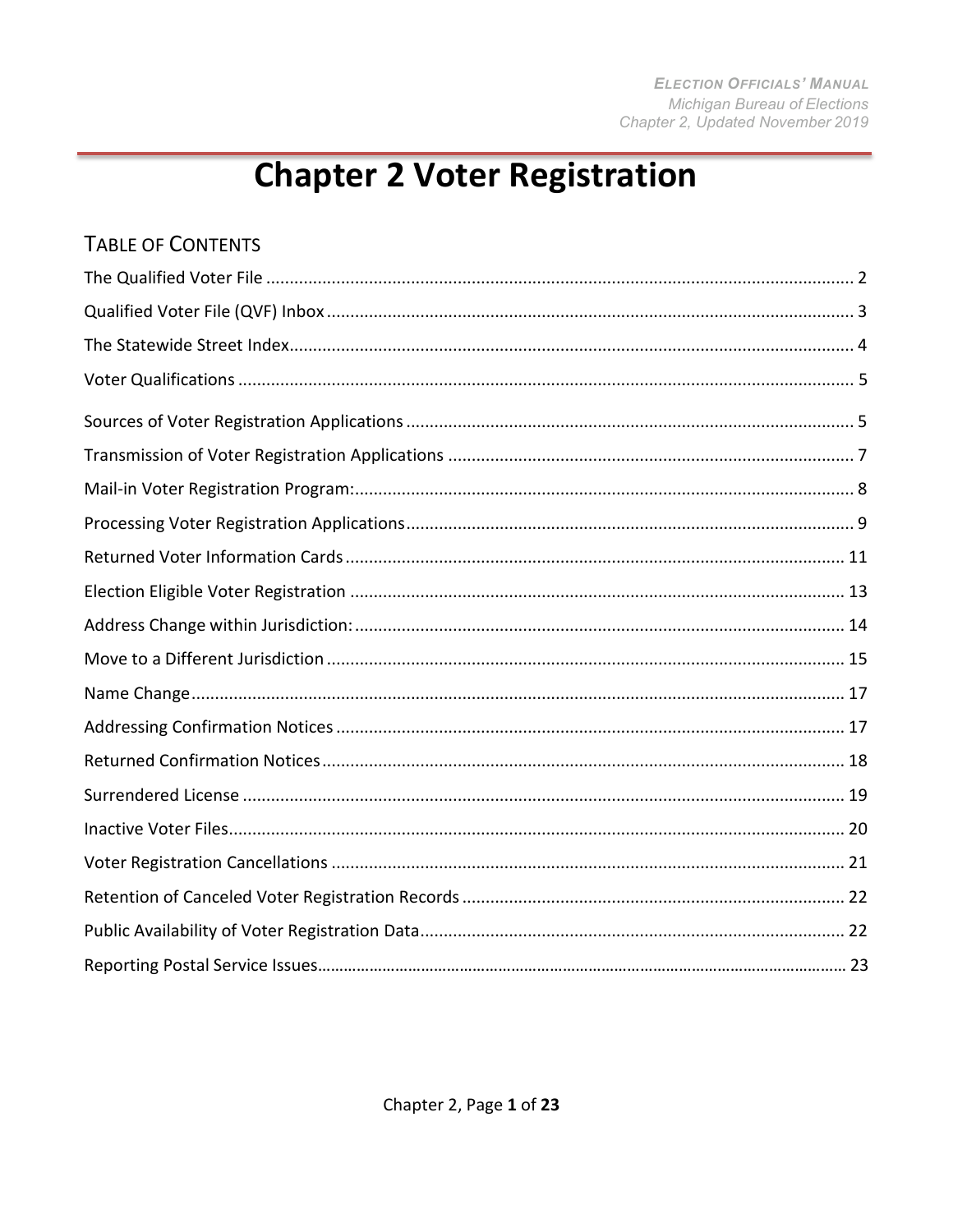THE QUALIFIED VOTER FILE: The Qualified Voter File (QVF) is a distributed database which ties Michigan's 1520 cities and townships to a statewide voter registration file maintained in Lansing. The QVF contains over 7.5 million voter registration records.

- City and township clerks have direct access to their local QVF data via Michigan's QVF system. Some jurisdictions coordinate voter registration activity with their county clerk's office.
- With the QVF, every "motor voter" registration transaction executed in a Secretary of State Branch Office is electronically forwarded to the appropriate local election official's QVF Inbox; a paper receipt of the transaction follows within days to confirm the electronic notification.
- 131 Secretary of State Branch Offices, the Secretary of State Renewal by Mail program and the ExpressSOS.com (BAM) online change of address program electronically enter all "motor voter" voter registration transactions(approximately 85% of all voter registration transactions in state). The data is electronically transferred to local QVF files daily. Except for ExpressSOS (BAM) transactions and stand-alone branch office changes of address for voters previously registered in Michigan, the corresponding hard copy voter registration applications are forwarded to local clerks by mail within one week.
- Individuals applying for a Michigan Driver's License or Personal Identification Card for the first time at any Secretary of State Branch office, and who meet the age and citizenship requirements, will be automatically registered to vote unless they "opt out." This transaction will be electronically transferred to local QVF Inboxes daily, as well as confirmed with a paper receipt of the transaction within days.
- All other voter registration transactions must be key entered into the QVF by county, city and township clerks.

Transactions requiring key entry are generated through the following voter registration programs:

- o Federal and state "mail in" voter registrations
- o Public Assistance agencies ("Designated Voter Registration Agencies")
- o Armed Forces recruitment offices
- o Federal Post Card Applications (FPCA)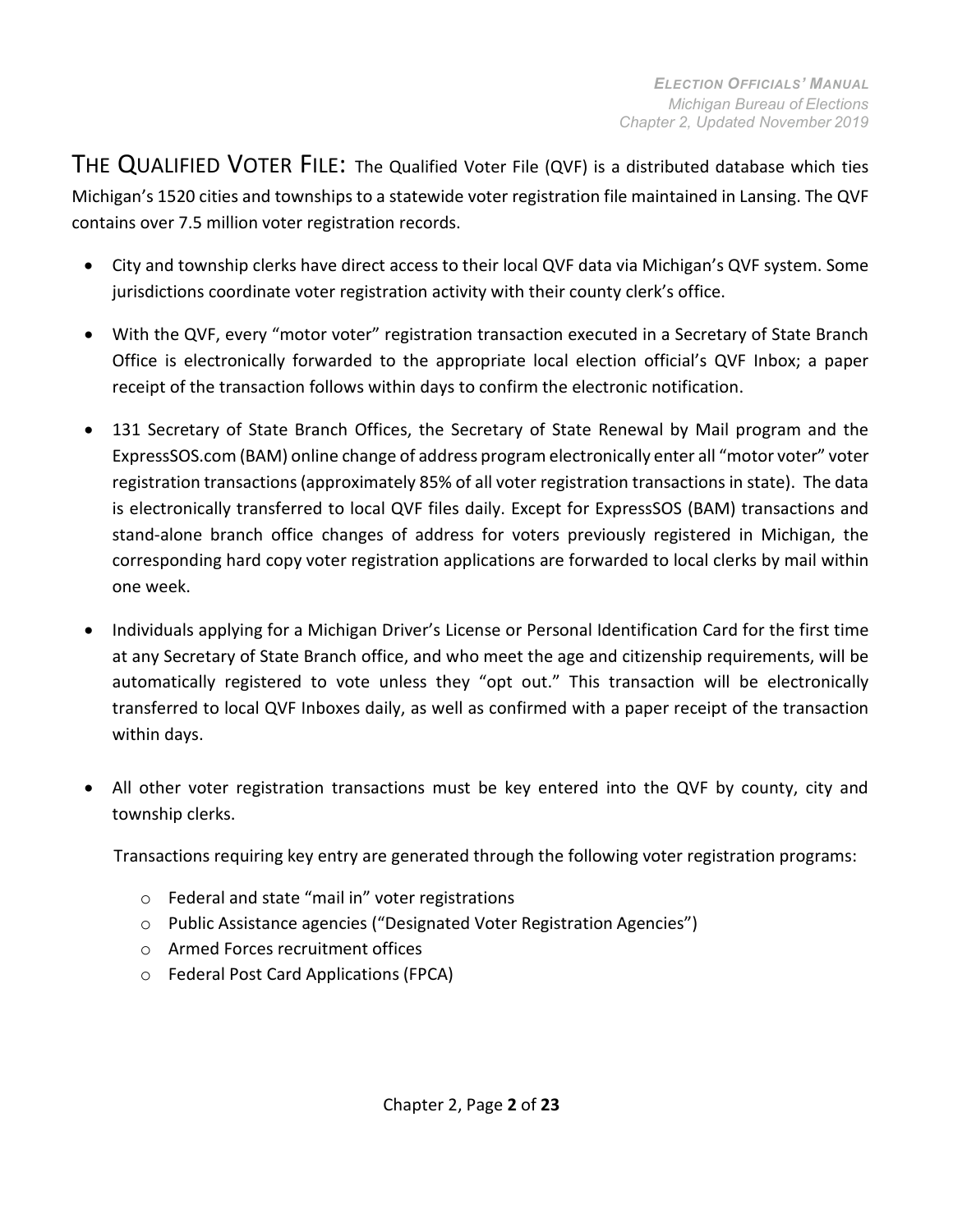- Addresses used for voter registration purposes are required to be residential addresses. Residence for the purposes of registration and voting is defined according to Michigan election law, as a "*place at which a person habitually sleeps, keeps his or her personal effects, and has a regular place of lodging."* All voter registration records entered into the QVF system are matched to the Michigan driver's license file. When matches are found, the voter's driver's license record is flagged. This linkage permits the updating of both files regardless of whether the voter initiates a driver's license address change or a voter registration address change.
- All Michigan drivers are required to use their residential voter registration address for driver's license purposes. As a result, all voter registration address changes are automatically posted to the driver's license file. In the event a local clerk enters a change of address for a voter in the Qualified Voter File, the Department of State supplies an address change sticker for their driver license via themail.

Note: Although all Michigan drivers are required to use the same residential address for both their voter registration and driver'slicense records; a Michigan voter is not required to possess a Michigan driver's license in order to register to vote.

• All voter registration application forms produced at Secretary of State Branch Offices are automatically printed with the voter's name, address, date of birth and other data elements common to the voter's driver's license record. Individuals who are currently registered to vote in Michigan that change their Michigan driver's license address to reflect a move to a *new* jurisdiction are automatically registered in their new jurisdiction of residence via the link between the Qualified Voter File and Michigan driver's license file.

<span id="page-2-0"></span>QUALIFIED VOTER FILE (QVF) INBOX: Electronic notification of all voter registration transactions that are processed at a Secretary of State Branch Office, SOS Renewal by Mail, and ExpressSOS.com are forwarded to each local clerk via the QVF system. A report of all such transactions is electronically forwarded to each jurisdiction daily and may be accessed via the QVF Inbox. A list of the more commonly used inbox notification types and the associated actions that clerks must take for each islocated in *Appendix 1*. Some of the more common notification types and descriptions are listed below:

• **"New Voter" –** An individual who is registering for the *first time* in Michigan has been added to your local file.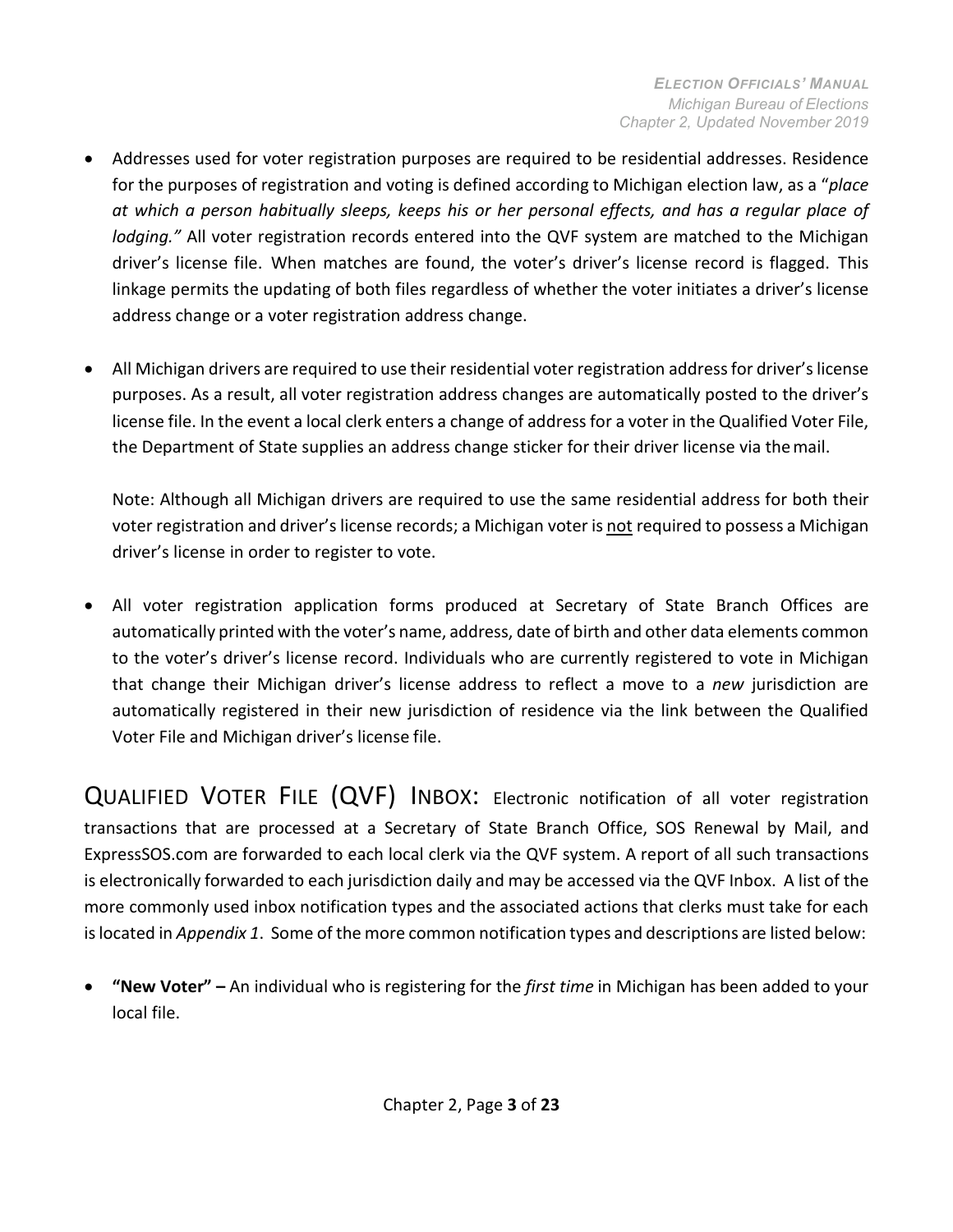- **"Moved From"** An individual who was *previously registered* to vote in a different jurisdiction within Michigan has been added to your local file.
- **"Moved To"**  An individual who was/is registered in your jurisdiction has moved to a different address that is located either inside or outside your jurisdiction.

Note: For a full technical explanation of the QVF and its components as they apply to voter registration, please refer to Chapter Two of the QVF Reference Manual found in the eLearning Center. It may also be accessed by logging into QVF Refresh.

<span id="page-3-0"></span>THE STATEWIDE STREET INDEX: The statewide street index is the foundation for the QVF system. The street index is a database that contains all known addresses within the state and the political districts and subdivisions that correspond to each address. All voter registration addresses entered into the QVF are automatically matched against the addresses contained within the street index. It is by matching these addresses that the QVF system can accurately identify and forward each voter registration transaction to the proper jurisdiction subsequently assigning the voter to the appropriate Congressional District, State Senate District, State House District, County Commission District, School District, Library District among other taxing authorities which the voter is entitled to vote based on their residence. Maintaining an accurate street index is critical to ensuring the accuracy of the QVF and for ensuring the accuracy of the precinct lists that are used at the polls on Election Day.

Each local clerk is responsible for ensuring the accuracy of the addressing information for his or her jurisdiction. *Addressing changes that take place within a jurisdiction must be immediately reported to the Bureau of Elections* so that the statewide street index can be adjusted. Errors and omissions in the QVF precinct lists used at the polls on Election Day are generally the result of errors or omissions in the statewide street index. To report needed changes to the street index in your jurisdiction to the Michigan Bureau of Elections, refer to the following:

- Fill out a street index change request form located in the QVF (Administration>Street Index Lookup)
- If you have questions about a street index issue, call Nicholas Daum at 517-335-1003 or emai[l](mailto:daumn1@michigan.gov) [daumn1@michigan.gov](mailto:daumn1@michigan.gov)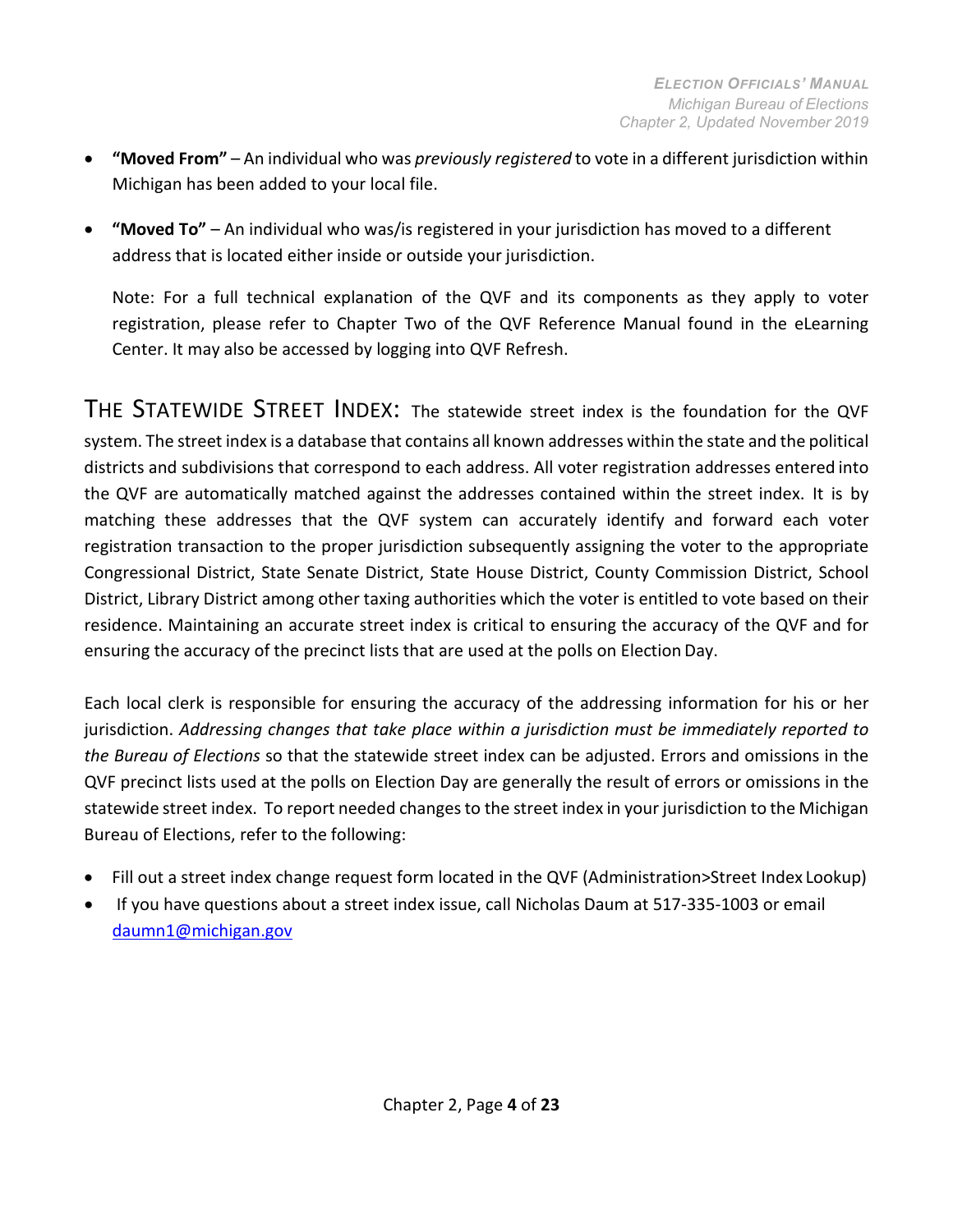# <span id="page-4-0"></span>VOTER QUALIFICATIONS

To register to vote in Michigan you must be:

- A resident of Michigan and the city or township where you are applying to register to vote for at least 30 days before Election Day.
- A United States citizen.
- At least 18 years of age (by Election Day).
- Not serving a sentence in jail or prison.

It's important to note that a voter may register at age 17.5 years of age. The Qualified Voter File will place an applicant on the registration list when they turn 18. Applicants who have a past criminal conviction and are no longer in jail or prison can register and vote. They may also register and vote if they are in jail and awaiting trial or sentencing. If they are currently serving a sentence in jail or prison they may not register or vote.

# SOURCES OF VOTER REGISTRATION APPLICATIONS

The following chart shows the various places a voter may register to vote, and the forms associated with that registration location.

| Registration<br>Location                   | Form Type                                                                                                                                                                                                                                                                                                                                                                                                                                                                                                                                                                                                                                                                                                                                                                                                                                                                                                                                      |  |  |  |  |
|--------------------------------------------|------------------------------------------------------------------------------------------------------------------------------------------------------------------------------------------------------------------------------------------------------------------------------------------------------------------------------------------------------------------------------------------------------------------------------------------------------------------------------------------------------------------------------------------------------------------------------------------------------------------------------------------------------------------------------------------------------------------------------------------------------------------------------------------------------------------------------------------------------------------------------------------------------------------------------------------------|--|--|--|--|
| Clerk's Office and<br>Other                | Any form used in the presence of the local or county Clerk or<br>deputized staff for registering to vote                                                                                                                                                                                                                                                                                                                                                                                                                                                                                                                                                                                                                                                                                                                                                                                                                                       |  |  |  |  |
| Federal Post Card<br>Application<br>(FPCA) | Voter Registration and Absentee Ballot Request<br>For a<br>Assis<br>Federal Post Card Application (FPCA)<br><b>FVAI</b><br>For absent Uniformed Service members, their families, and citizens residing outside the U.S.<br>I request an absentee ballot for all elections in which I am eligible to vote AND:<br>I am a member of the Uniformed Services or Merchant Marine on active dut<br>Classification<br>Make only 1 selection.<br>I am an activated National Guard member on State orders.<br>(In most States, you must be<br>I am a U.S. citizen residing outside the United States, and I intend to return.<br>absent from your voting district<br>to use this form)<br>I am a U.S. citizen residing outside the United States, and my return is not of<br>I am a U.S. citizen and have never resided in the United States<br>Political party<br>Your State may require you to specify a political party to vote in primary elections |  |  |  |  |
| <b>Mail Registration</b>                   | <b>State of Michigan Voter Registration Application</b><br>and Michigan Driver License/Personal Identification Card Address Change Form<br>qualifications<br>Are you a citizen of the United States of America?<br>$\Box$ no<br>$\Box$ yes<br>Will you be at least 18 years of age on or before election day?<br>$\Box$ yes<br>n <sub>o</sub><br>If you are not a US citizen, do NOT complete this form<br>Michigan driver license/state personal ID #                                                                                                                                                                                                                                                                                                                                                                                                                                                                                         |  |  |  |  |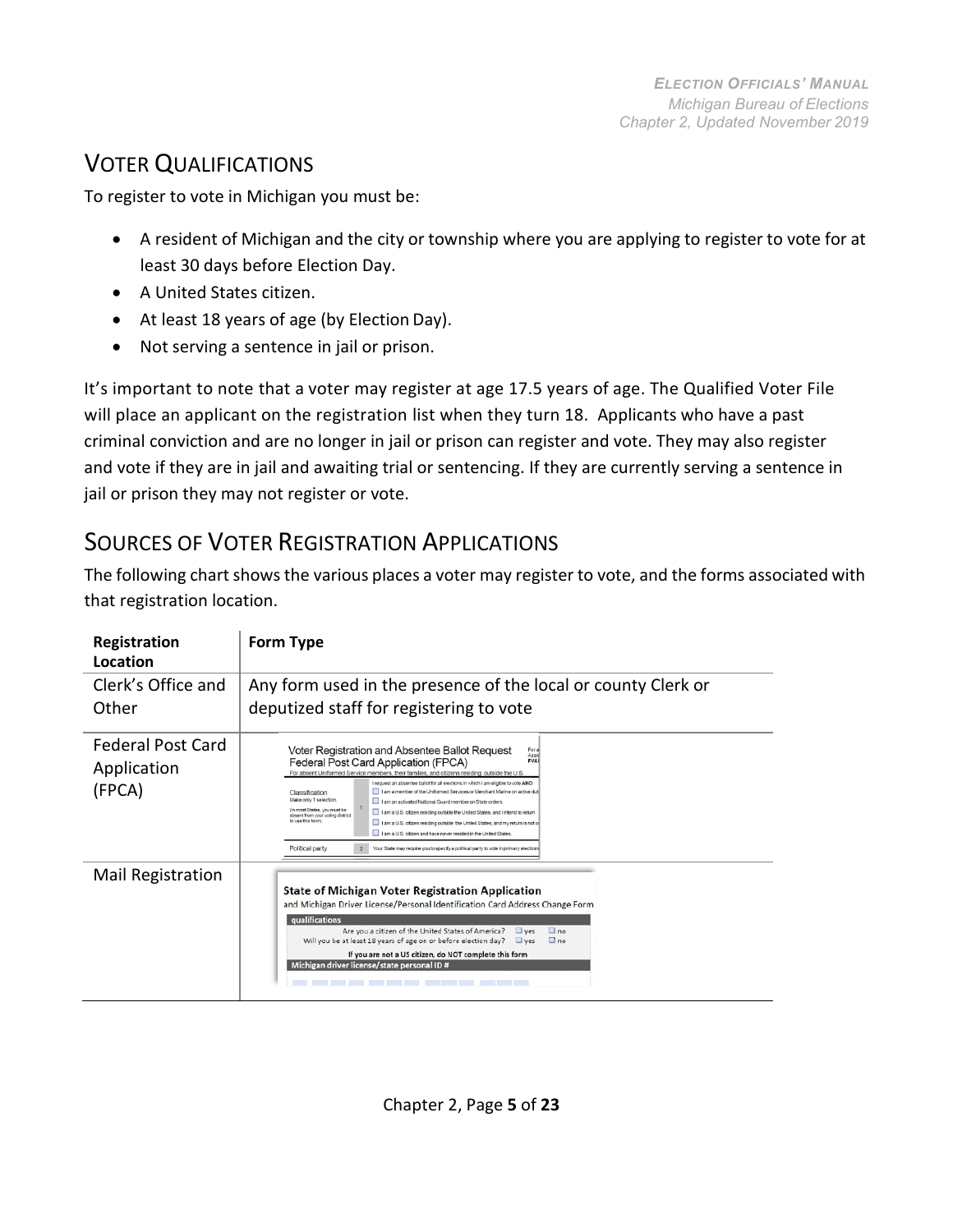| <b>SOS Branch</b><br>Offices | Congratulations, you are going to be registered to v<br><b>CB-</b><br>Hoc's what will happen.<br>Thur tiert will make one you're eligible<br>Please saw<br><b>Stuff he meted spokers</b><br>a Carolino to<br>CORD 20050 PARTNER PEOPLE ARE<br>receive the cast. If you don't get a cred, componyour clerk by visiting<br>Michael Lance/Hote and selectric "Your Clerk"<br>ROBERT JOB SAMS<br>Prepare to voted Get movers in proc questions by working.<br>Michigen gov/hore.<br>9135 E WASHINGTON RD<br><b>HI 40621</b><br><b>SACTION</b><br>We will protect your information. The office where you culm that<br>Township contracts applicates will be east confidented. Township condense for such that superiorities<br>Your Indefiction ELIMORELS<br>08/28/2019 899240226 0002<br>Alleman physical and prints<br>Annatomatic value members from the head of the complete disc that in the<br>Votes Preholiction #1200071810<br>Towrobis<br>Analiti and hashalter signification large required<br>ROBBET JOR ANNA<br>9135 B MARKEWORDN RD<br>MT 46601-9446<br>SAULKN<br><b>GASEWAM</b><br>none 11/11/1990 |  |  |  |
|------------------------------|-------------------------------------------------------------------------------------------------------------------------------------------------------------------------------------------------------------------------------------------------------------------------------------------------------------------------------------------------------------------------------------------------------------------------------------------------------------------------------------------------------------------------------------------------------------------------------------------------------------------------------------------------------------------------------------------------------------------------------------------------------------------------------------------------------------------------------------------------------------------------------------------------------------------------------------------------------------------------------------------------------------------------------------------------------------------------------------------------------------|--|--|--|
| SOS Renewal by               | MICHIGAN CHANGE OF<br>ADDRESS/VOTER REGISTRATION                                                                                                                                                                                                                                                                                                                                                                                                                                                                                                                                                                                                                                                                                                                                                                                                                                                                                                                                                                                                                                                            |  |  |  |
| Mail Program                 | B. TO REGISTER TO VOTE YOU MUST BE: A United States offizers at least 18 years of age by election day); and<br>54<br>a resident of Michigan and the city or township where you are applying to register to vi<br>Are you a citizen of the United States of America? Will you be 18 years of age on or before election day? WYES D NO<br>$\overline{2}$<br>If you checked "NO" in response to either of these questions, do NOT complete Part C or Part D as you cannot<br>register to vote.<br>Date<br>Daytime Telephone Nu<br>Calamaros<br>Howard<br>C. C Male & Female<br>County of R<br>o if this is a new add<br>City II Township of<br>Kalamaza<br>nd Box/News<br>D. (Sign at opth Xti)<br>$pos_1$<br>Kalamaza<br>X<br>083012<br>is a new maling address.<br>VOTER DECLARATION: I certify that I am a citizen of the United States; I am a resident of the<br>R.R. and Box Number<br>State of Michigan and will be at least a 30-day resident of my city or township by election day; and                                                                                                              |  |  |  |
| <b>VR Agencies</b>           |                                                                                                                                                                                                                                                                                                                                                                                                                                                                                                                                                                                                                                                                                                                                                                                                                                                                                                                                                                                                                                                                                                             |  |  |  |
| <b>Serving Disabled</b>      | State of Michigan Voter Registration Application<br>and Michigan Driver License/Personal Identification Card                                                                                                                                                                                                                                                                                                                                                                                                                                                                                                                                                                                                                                                                                                                                                                                                                                                                                                                                                                                                |  |  |  |
| Persons                      | Address Change Form (For use by Michigan designated Agency Only)                                                                                                                                                                                                                                                                                                                                                                                                                                                                                                                                                                                                                                                                                                                                                                                                                                                                                                                                                                                                                                            |  |  |  |
|                              | Are you a citizen of the United States of America?<br>Will you be 18 years<br>Yes<br>Yes<br>∏ No                                                                                                                                                                                                                                                                                                                                                                                                                                                                                                                                                                                                                                                                                                                                                                                                                                                                                                                                                                                                            |  |  |  |
|                              | If you checked "No" in response to either of these questions, o<br>Last Name<br><b>First Name</b>                                                                                                                                                                                                                                                                                                                                                                                                                                                                                                                                                                                                                                                                                                                                                                                                                                                                                                                                                                                                           |  |  |  |
|                              | FORM # NSP-938B (Rev. 10-05)                                                                                                                                                                                                                                                                                                                                                                                                                                                                                                                                                                                                                                                                                                                                                                                                                                                                                                                                                                                                                                                                                |  |  |  |
| <b>VR Public</b>             |                                                                                                                                                                                                                                                                                                                                                                                                                                                                                                                                                                                                                                                                                                                                                                                                                                                                                                                                                                                                                                                                                                             |  |  |  |
| Assistance                   | State of Michigan Voter Registration Application<br>and Michigan Driver License/Personal Identification Card                                                                                                                                                                                                                                                                                                                                                                                                                                                                                                                                                                                                                                                                                                                                                                                                                                                                                                                                                                                                |  |  |  |
| Agencies                     | Address Change Form (For use by Michigan designated Agency Only)<br>Are you a citizen of the United States of America?<br>Will you be 18 years                                                                                                                                                                                                                                                                                                                                                                                                                                                                                                                                                                                                                                                                                                                                                                                                                                                                                                                                                              |  |  |  |
|                              | Yes<br>Yes<br>$\Box$ No                                                                                                                                                                                                                                                                                                                                                                                                                                                                                                                                                                                                                                                                                                                                                                                                                                                                                                                                                                                                                                                                                     |  |  |  |
|                              | If you checked "No" in response to either of these questions, o<br><b>First Name</b><br><b>Last Name</b>                                                                                                                                                                                                                                                                                                                                                                                                                                                                                                                                                                                                                                                                                                                                                                                                                                                                                                                                                                                                    |  |  |  |
|                              | FORM # NSP-938A (Rev. 10-05)                                                                                                                                                                                                                                                                                                                                                                                                                                                                                                                                                                                                                                                                                                                                                                                                                                                                                                                                                                                                                                                                                |  |  |  |
|                              |                                                                                                                                                                                                                                                                                                                                                                                                                                                                                                                                                                                                                                                                                                                                                                                                                                                                                                                                                                                                                                                                                                             |  |  |  |

**Photo ID for In-Person Voter Registration Applicants**: Voter registration applicants that apply in person are required to provide photo identification if they have it. If the voter does not have an acceptable form of photo identification, he or she may sign an *Affidavit of Voter not in Possession of Picture Identification*  form. Acceptable forms of identification are the same asthose required for in-person voting, and include the following:

- Michigan driver's license or Michigan personal identification card
- Current driver's license or personal identification card issued by another state
- Current federal or state government-issued photo identification
- Current U.S. passport
- Current student identification with photo from a high school or an accredited institution of higher education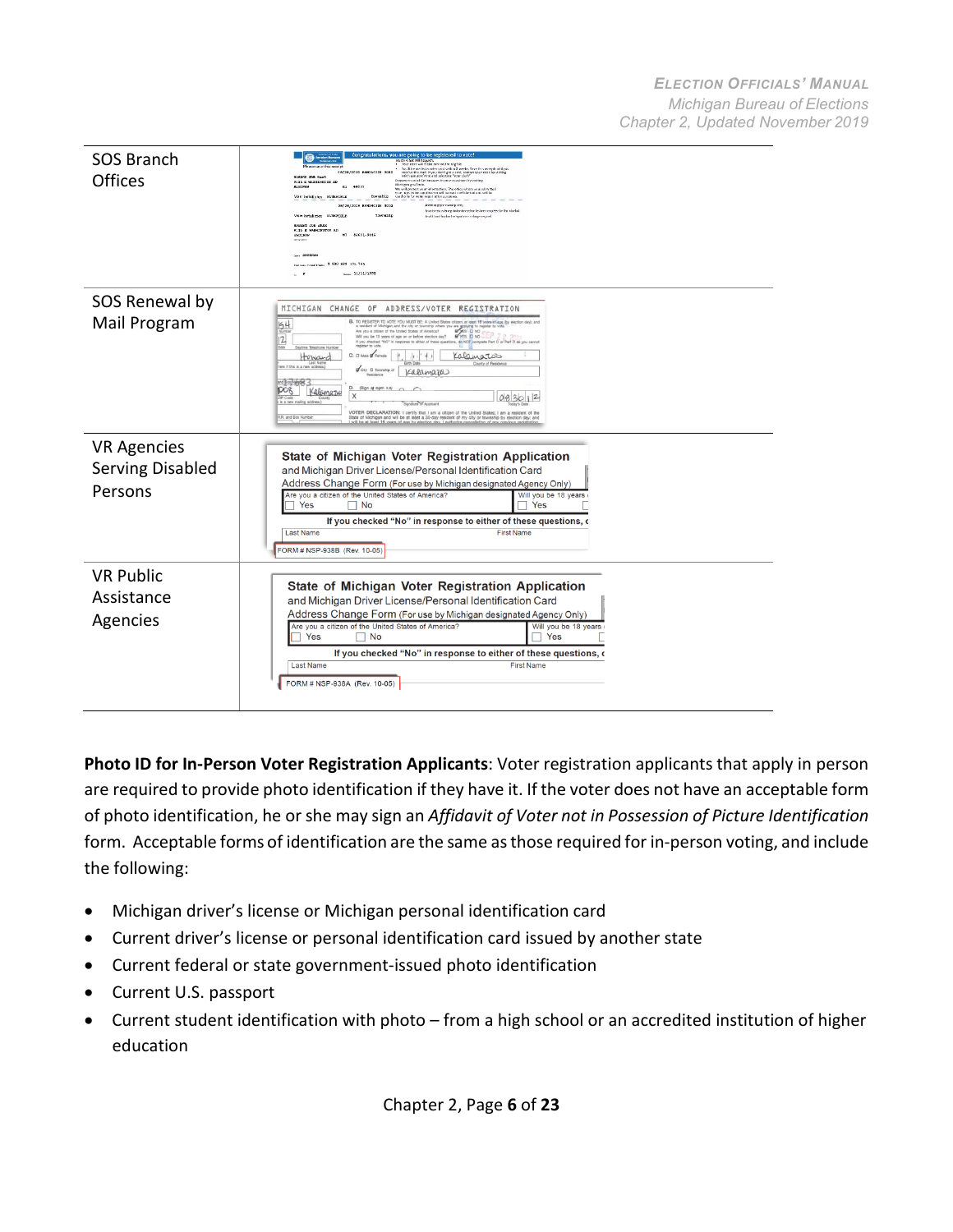- Current military identification card with photo
- Current tribal identification card with photo

The *Affidavit of Voter not in Possession of Picture Identification* form is also the same as what is used for in-person voting. A sample is included in Appendix I.

#### **Voter Registration by Mail Sources:**

- Mail Registration Program. (Includes the state mail-in voter registration application form and the federal mail-in voter registration application form.)
- Direct delivery of voter registration applications by persons working on behalf of voter registration drives. (The state and federal voter registration application forms developed to implement the Mail Registration Program are generally used by organizations involved in such efforts.)

#### <span id="page-6-0"></span>TRANSMISSION OF VOTER REGISTRATION APPLICATIONS: A Secretary of State Branch

office, designated voter registration agency or county clerk in receipt of a completed voter registration application is required to forward the application to the clerk of the county, city or township where the applicant resides *within seven calendar days.* If the receipt of the application occurs between the 21st and fifteenth day before the election, the application must be forwarded to the clerk of the county, city or township where the applicant resides *within one business day*.

The following illustrates when paper voter registration applications are forwarded by branches:

| <b>Branch</b>                    | In person $-$ | In person $-$ address                                 | In person – address | Online address |
|----------------------------------|---------------|-------------------------------------------------------|---------------------|----------------|
| <b>Transaction</b>               | new voter     | change for voter reg & $DL$ change for voter reg only |                     | Change         |
| Paper<br><b>Application Sent</b> | Yes           | Yes                                                   | No                  | No             |

<span id="page-6-1"></span>Special Note re: Renewal by Mail forms: Renewal by mail forms are keyed into the system by branch employees. The Secretary of State Branch office system does not allow employees to postdate transactions. If you received this form and it's near the close of registration date of an election, check the postmark date on the attached envelope and manually adjust the voter registration date on the QVF record accordingly.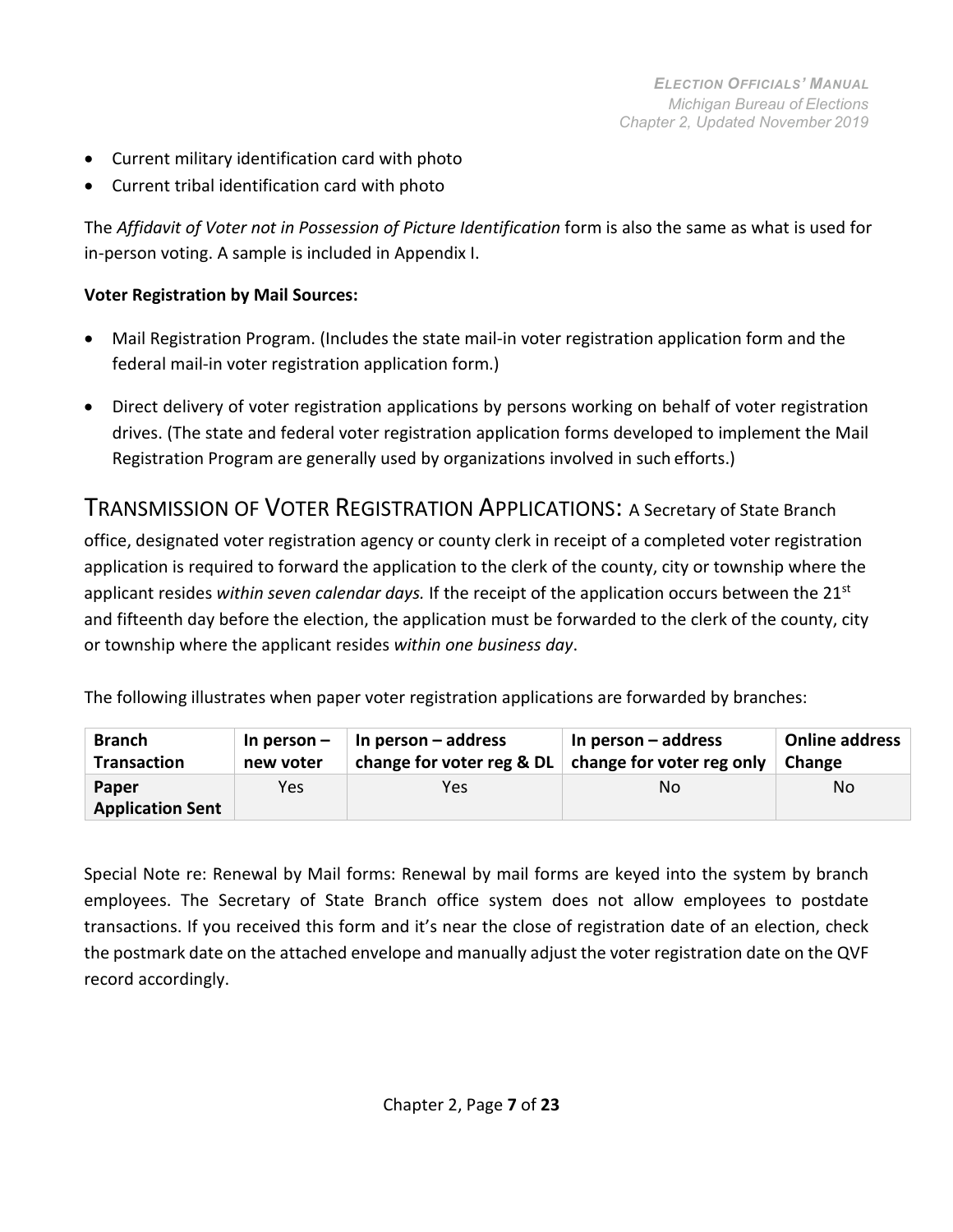# MAIL-IN VOTER REGISTRATION PROGRAM:

- A voter registration application is considered received by the fifteenth day before the election if the elector submits an application through the mail that is postmarked with a date that falls on or before the fifteenth day before the election. If the postmark date is missing or unclear, the voter registration application is considered received by the fifteenth day before the election if it arrives in the mail on or before the eighth day prior to the election and the application is dated by the applicant on or before the fifteenth day prior to the election.
- If the elector submits a voter registration application by mail within 14 days of the election, the local clerk is *required* to send a notice to the elector informing them of the requirement to appear in person at the clerk's office to register if the elector wants to vote in that jurisdiction in the upcoming election. This notice is generated in the QVF.

**Federal Identification Requirement:** HAVA (and Michigan Law) require that a voter who has never voted in Michigan and registers by mail must meet an identification requirement. To comply with the identification requirement, the voter must:

- accurately enter his or her state issued driver license number or the last four digits of his or her social security number where requested on the mail-in voter registration form; or
- send one of the following forms of identification when mailing the mail-in voter registration form to his or her county or local clerk: a copy of any current and valid photo identification or a copy of a paycheck, government check, utility bill, bank statement or a government document which lists his or her name and address.

If a voter subject to the federal identification requirement does not meet the requirement when registering, the voter must present one of the above listed documents before being issued a ballot at the first election in which he or she wishes to participate. The federal identification requirement does not apply if:

- the voter hand delivers his or her mail-in registration form to the county or local clerk's office;
- the voter is disabled; or
- the voter is eligible to vote under the Uniformed and Overseas Citizens Absentee Voting Act.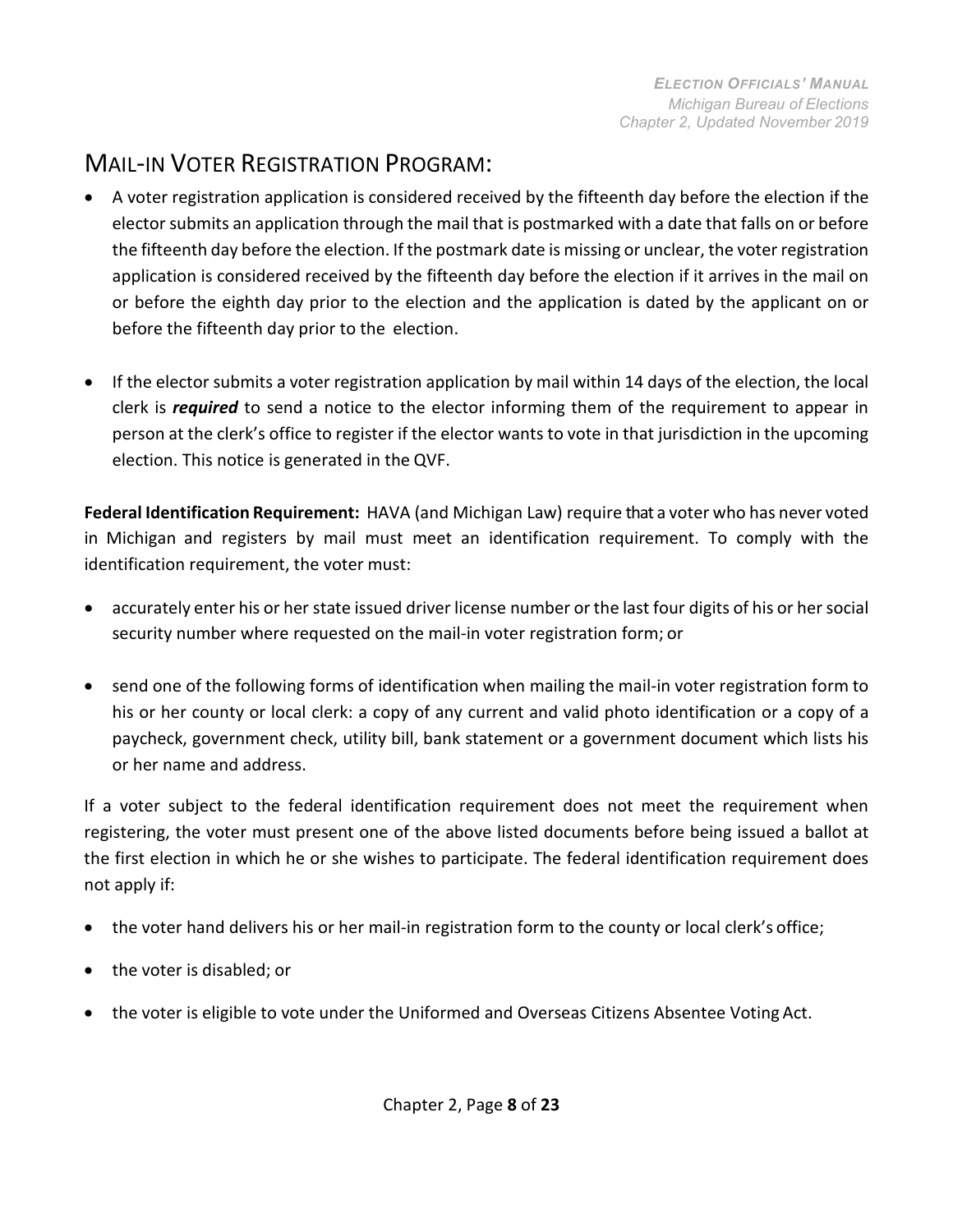**Implementation Points:** The following implementation points merit close attention:

- A voter who issubject to the federal identification requirement who is unable or unwilling to produce an acceptable form of identification must be issued a Provisional Envelope ballot. In this case, it is not necessary to complete the Provisional Ballot form. A special notice must be issued to the voter at the time the Envelope ballot is issued. A sample notice is provided in *Appendix I.*)
- If a clerk received a mail in registration and an absentee ballot application simultaneously, and the voter has provided a Michigan Driver's License or Personal Identification card number, or the last four of their Social Security Number, the AV ballot cannot be issued until QVF has verified the numbers provided - usually **overnight**. The ballot can then be issued as normal if the requirement has been met or issued with instructions for the voter to return the ballot with proper documentation.
	- $\circ$  Note, this will not affect a voter who registers in person and applies for an AV ballot at the same time, since that voter is not registering by mail and therefore the federal ID requirement does not apply.
- In an instance where a voter wishes to vote absentee and: 1) the voter is subject to the federal identification requirement because he or she is a first-time mail registrant who has never voted in Michigan 2) the voter has not met the federal identification requirement prior to requesting the absent voter ballot, and 3) the voter has not met the identification requirement while submitting the absent voter ballot, the voter should be notified of the need to fulfill the requirement and a Provisional Envelope ballot must be issued. If the required identification is not provided, the voted ballot must be preserved and processed as an Envelope ballot. It is recommended that in this case, the Envelope ballot not be delivered to the precinct or absentee counting board for processing on Election Day. For more information regarding the Provisional Balloting process see Chapter XI.

### <span id="page-8-0"></span>PROCESSING VOTER REGISTRATION APPLICATIONS:

**Receipt of Voter Registration Applications Submitted by "First Time" Voter Registration Applicants**: Upon the receipt of a voter registration application submitted by an individual who was *not previously registered* in the state, the clerk reviews the form to determine its acceptability. The absence of any of the following data on the form *invalidates* the application:

- Name
- Registration address *(must be a street address, rural route number, or physical location located*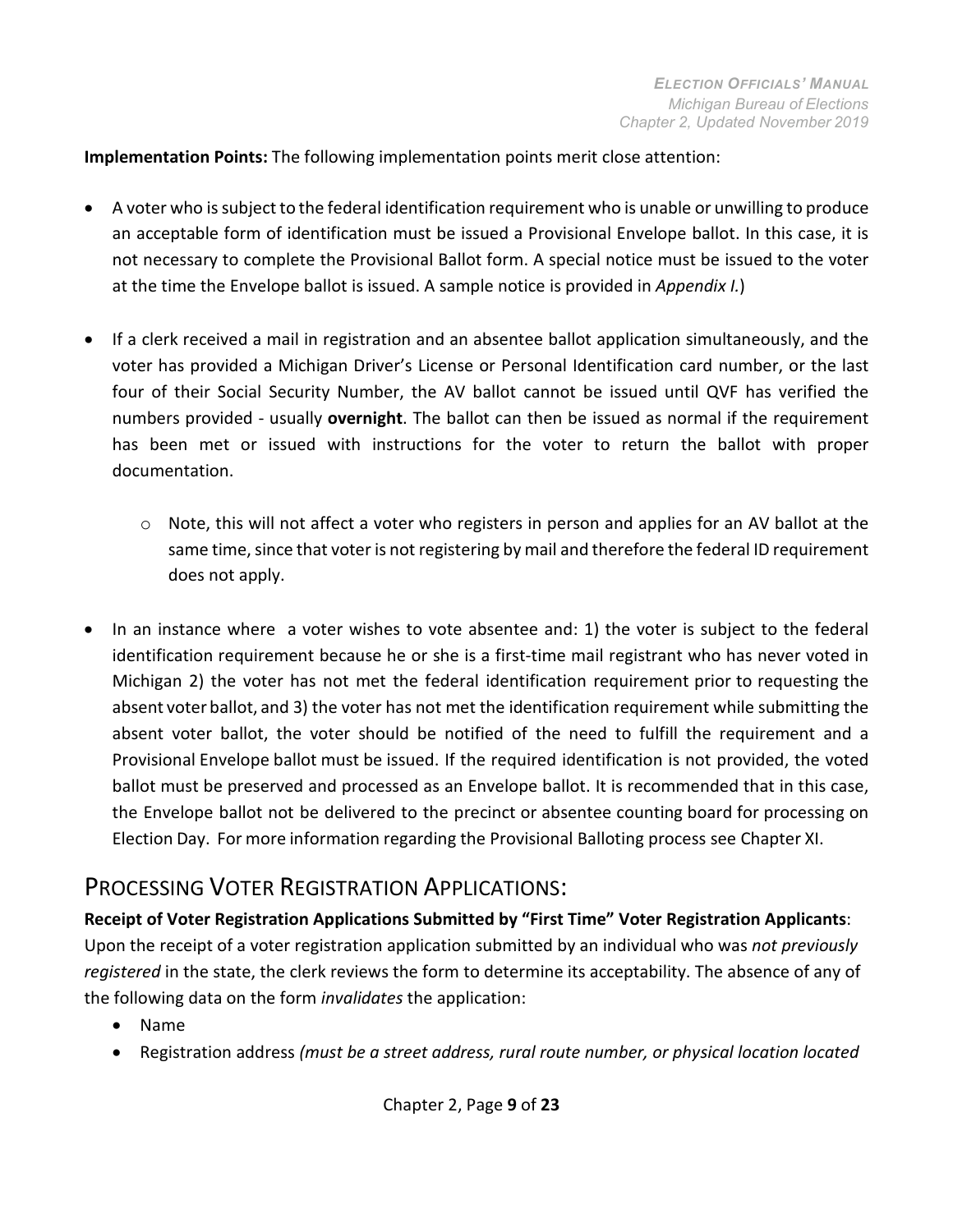#### *within the jurisdiction)*

- Birth date
- Signature on qualification certificate (*An original signature must be provided.)*
- Affirmation of U.S. citizenship *(If the citizenship question is not answered change voter's status in QVF to "Challenge – Citizenship." If the voter answered "No" reject the registration and send the voter a notice of rejection.*

**Receipt of Voter Registration Applications Submitted by Voters Who Were Previously Registered**: Upon the receipt of a voter registration application submitted by an individual who was *previously registered* in a different jurisdiction within the state, the clerk reviews the form to determine its acceptability. The absence of any of the following data on the form *invalidates* the application *with exceptions* as noted:

- Name
- Registration address *(must be a street address, rural route number, or physical location located within the jurisdiction)*
- Birth date
- Signature on qualification certificate *(Exception: As an alternative, if a digitized signature is available in the QVF, an original signature is not required. If a digitized signature is not available, a signature must be obtained before a ballot is issued.)*
- Affirmation of U.S. citizenship *(If citizenship question is not answered change the voter's status in QVF to "Challenge – Citizenship." If the voter answered "No" reject the registration and send the voter a notice of rejection.*

**Registration Application Not Received (Existing Voters):** For existing voters using online change of address through the Secretary of State's Express SOS program, no paper registration application is involved. If no registration application is received for previously-registered voters who have moved, the voter remains in active status.

**Processing Acceptable Voter Registration Applications**: If the voter registration application is acceptable, the clerk uses the information on the application to verify that the voter is in the QVF, then create the following voter registration records:

- Master card *generated from QVF*
- Voter Information Card *generated from QVF*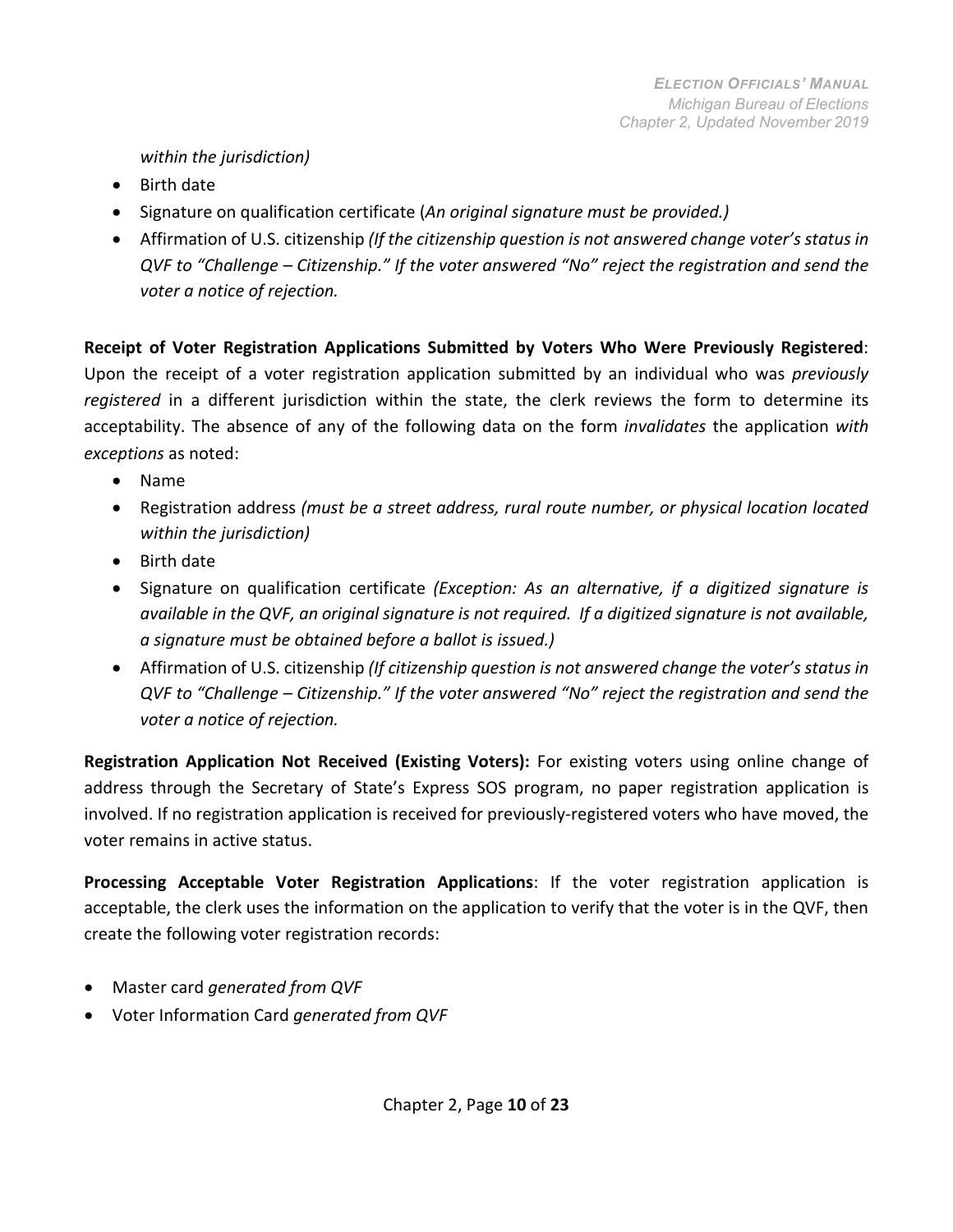After creating the voter Master card on which the voter's digitized signature will be printed, the clerk is required to prepare a Voter Information Card for the applicant which includes the applicant's name and registration address; Congressional, State Senate, State Representative and County Commissioner district numbers; precinct number; and polling place location.

Upon receipt of application but no later than three weeks after receiving a QVF Inbox notification for registered voter, if no application has been received, the Voter Information Card must be mailed to the applicant's registration address by *nonforwardable mail*. The successful delivery of the Voter Information Card completes the registration process.

Following the creation of the voter Master card and Voter Information Card, the voter registration application may be destroyed. There is no need to attach the application to the Master card or retain on file.

<span id="page-10-0"></span>*Exception:* If the voter provides a post office box as an alternative mailing address, the voter information card must be placed in an envelope which is addressed to the P.O. Box address. In this case, it is important that the alternative mailing address be entered into the QVF

#### RETURNED VOTER INFORMATION CARDS:

**Voter Information Card Returned**: If a *Voter Information Card* sent to an elector is returned as "undeliverable", the clerk proceeds as appropriate under the procedures outlined later in this chapter "Address Change Within Jurisdiction: Written notice not provided by voter" or under "Move to a Different Jurisdiction: Written notice of voter's registration in new jurisdiction of residence not provided." The returned information card is retained, and some clerks attach it to the voter Master Card until the issue is resolved. Under no circumstances does a returned Information Card result in a voter's registration being canceled or rejected without going through the NVRA cancellation process.

**Processing Deficient Voter Registration Applications**: If the voter registration application is not acceptable, the clerk takes the following actions:

*If the voter was not previously registered in Michigan*, and if *the signature on the voter registration*  application is *missing*, change the voter's QVF status to "Reject – Signature" and send the voter a "Notice of Rejection."

**Same Day Voter Registration:** As explained further below, voters may now register or update their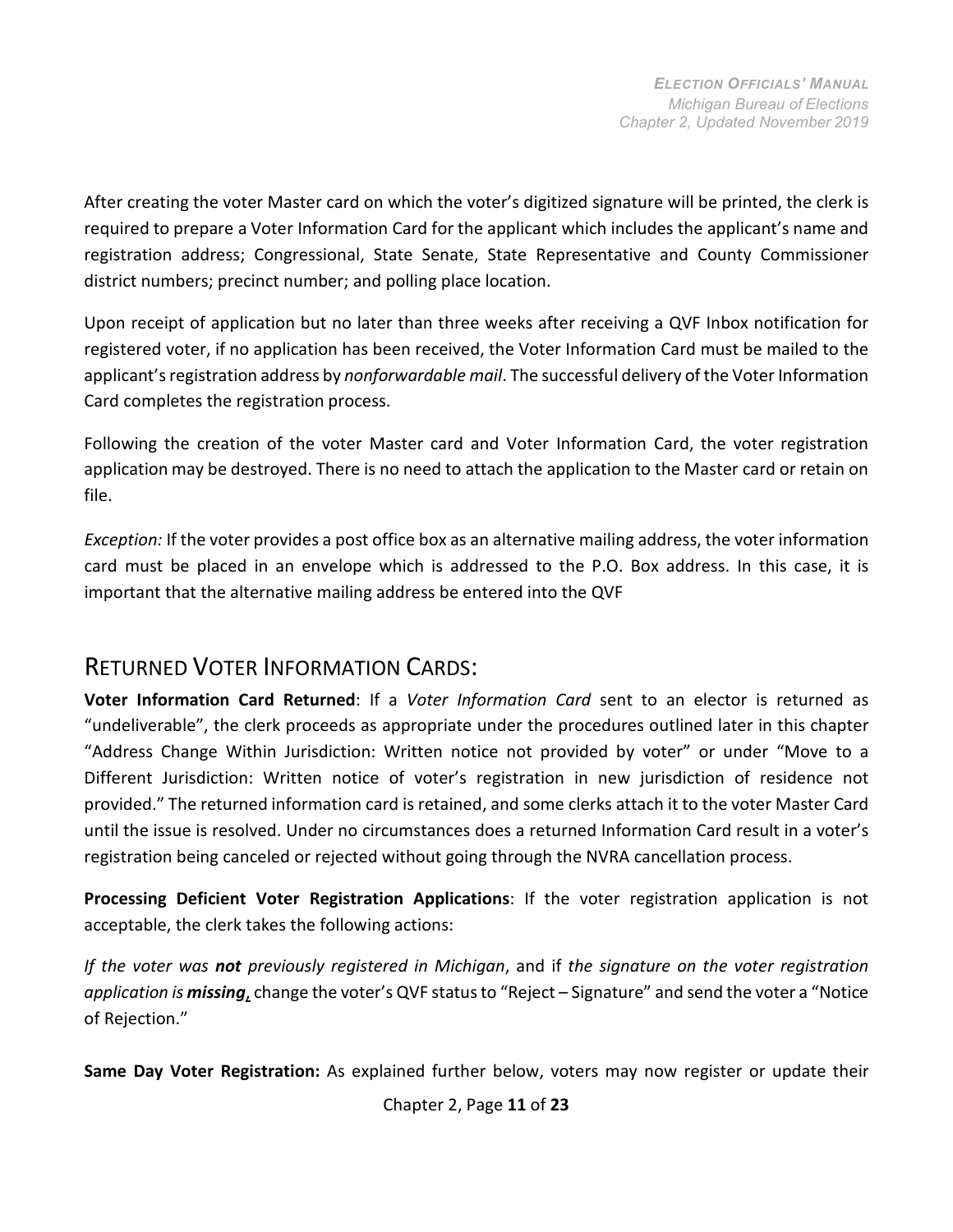registration on Election Day. The clerk may use this process to have an applicant who submitted a deficient voter registration application appear in person to sign the form or submit a replacement voter registration application on or before 8:00 p.m. on Election Day, for the first election at which the voter chooses to participate. A digitized signature in this case is not acceptable.

| <b>App with No Signature</b>  | <b>Previously registered</b><br>within jurisdiction | <b>Previously registered</b><br>elsewhere in MI | <b>New Voter in MI</b>                 |
|-------------------------------|-----------------------------------------------------|-------------------------------------------------|----------------------------------------|
| Digital Signature on file     | Active*                                             | Active*                                         | Reject - No Signature<br>& send notice |
| Digital Signature not on file | Verify - Signature                                  | Verify - Signature                              | Reject - No Signature<br>& send notice |

\*unless voter's application has other deficiencies requiring a status change

- If the voter *was previously registered* in Michigan, the *digitized signature* captured in the voter's record located in the QVF will automatically print on the voter's Master Card. If no digitized signature is available or if the clerk prefers to secure a physical signature, this must be obtained prior to the issuance of a ballot. In this case, the signature may be obtained on Election Day. Change the voter's QVF status to "Verify – Sign Registration Card" and the Electronic Poll book or printed QVF Precinct List will contain a note to poll workers to obtain a signature prior to issuing a ballot.
- If the applicant is a *new voter* in Michigan and the physical registration is not received, change the voter'sstatusto "Verify – Sign Registration Card." A voter *not previously registered* in Michigan must sign an attestation of qualification prior to being issued a ballot.
- If the citizenship question on the application is answered "No," regardless of previous registration status, change the voter's QVF status to "Reject – Citizenship" and send the voter a "Notice of Rejection."

If the citizenship question is left blank, regardless of previous registration status, written affirmation of U.S. citizenship must be obtained prior to the issuance of a ballot. Change the voter's QVF status to "Challenge – Citizenship."

If the *registration application is not received,* proceed as follows:

- o New voter: change the voter's status to "Verify Citizenship."
- o Existing voter: leaves as an active voter; no change of status isrequired.

Election Day Procedure Note: In the event a voter's record is flagged "Verify or Challenge-

Chapter 2, Page **12** of **23**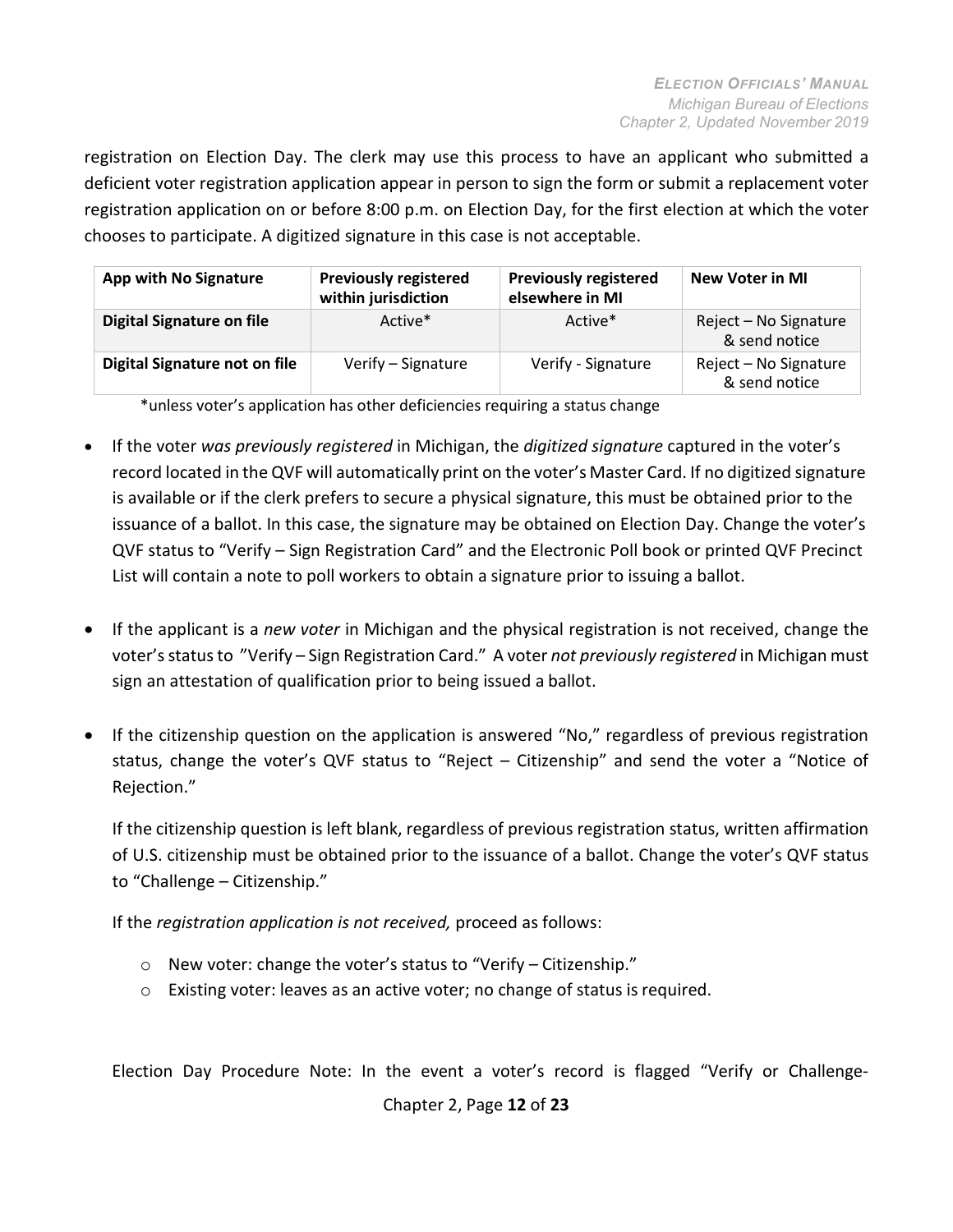Citizenship" on the List of Qualified Voters in the precinct on Election Day due to a voter registration application deficiency, the flag may be remedied with the voter's completion of the Application to Vote containing a positive attestation of citizenship that the voter signs prior to being issued a ballot. The flag will be removed from the voter's record upon the update of the voter history.

- If the registration application is unacceptable because it does not bear the applicant's full birth date or full residential address, the clerk attempts to contact the applicant by phone to obtain the required information. This information must be obtained on or before 8:00 p.m. on election day.
- If the registration application bears an address in another jurisdiction, the clerk is required to forward the application to the clerk of the appropriate jurisdiction. If the clerk is unable to determine the applicant's jurisdiction of residence, the clerk forwards the application to the Department of State's Bureau of Elections for review.

## ELECTION ELIGIBLE VOTER REGISTRATION:

**With the passage of Proposal 18-3,** an unregistered elector (or a registered elector who has moved) who wishes to participate in an upcoming election now has the following options:

- Register to vote in person at a Secretary of State branch office, a designated voter registration agency, the voter's county, city, or township clerk's office or by mail no later than the 15th day prior to the election.
- Register to vote during the 14 days prior to the election, including on Election Day, by applying in person at his or her city or township clerk's office.

**Note:** The Secretary of State, county clerk, and designated voter registration agencies are required to provide notice to individuals who register to vote at their location in the 14 days prior to Election Day that he or she is not eligible to vote in the next election unless he or she applies in person at his or her city or township clerk's office or votes at their last place of residence.

**Proof of residency:** voters who register to vote in person with their city or township clerk during the 14 days priorto the election, including on Election Day, must show proof of residency. The following outlines the documents allowed as proof of residency and the associated ballot type the voter should be issued. Proper entry of this information in to QVF will appropriately assign the ballot type in the ePollbook, in the AV module, and/or on the receipt provided to the voter.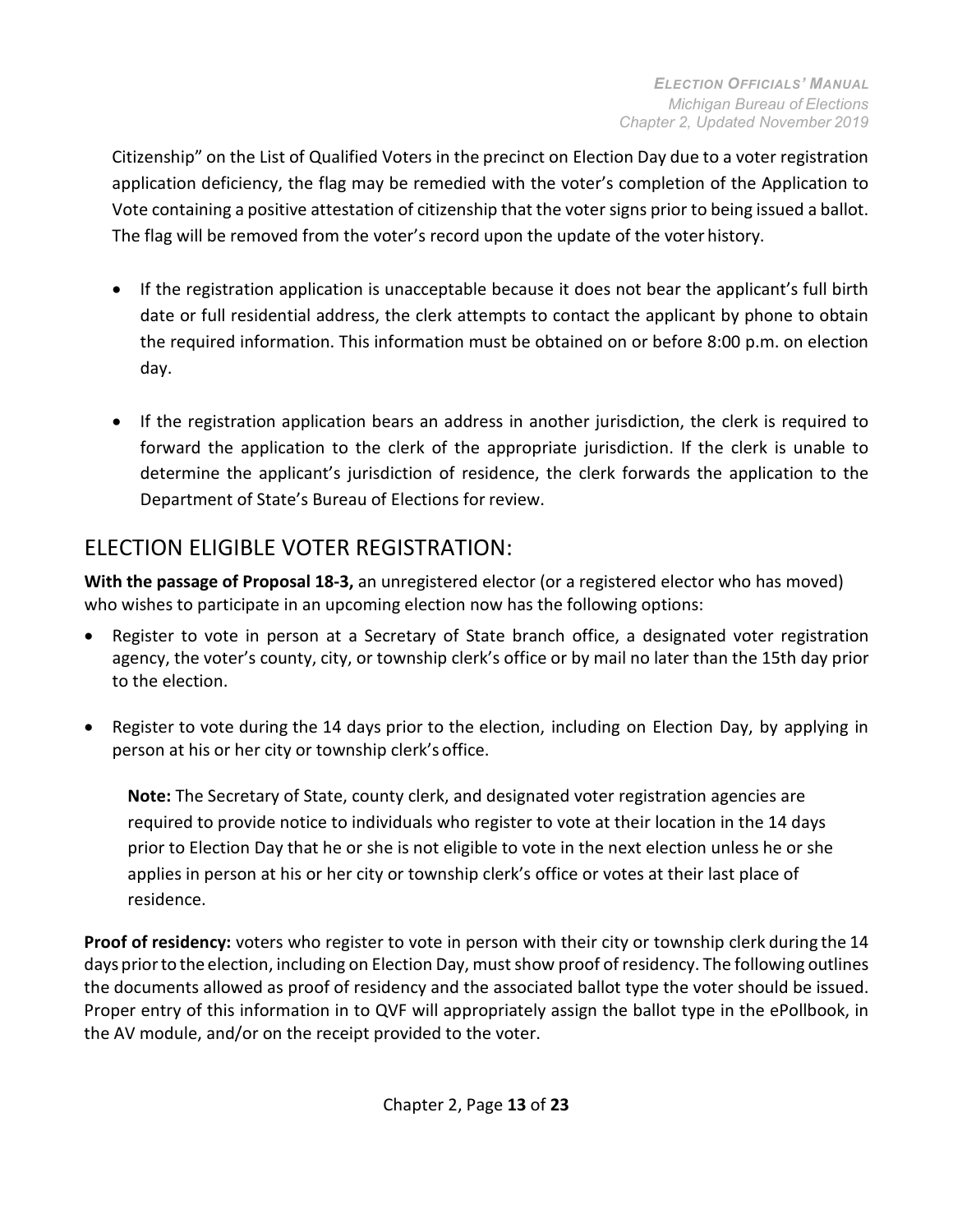| Proof of<br>Residency    | <b>Michigan DL</b><br>or PID with<br>current<br>address* | <b>Michigan DL or PID</b><br>without current<br>address & other<br><b>Proof of Residency</b> | <b>Other Picture</b><br><b>ID and Proof</b><br>of Residency | No Picture ID<br>(Affidavit Required)<br>with Proof of<br><b>Residency</b> | No Proof of<br><b>Residency</b> |
|--------------------------|----------------------------------------------------------|----------------------------------------------------------------------------------------------|-------------------------------------------------------------|----------------------------------------------------------------------------|---------------------------------|
| Type of<br><b>Ballot</b> | Regular<br><b>Ballot</b>                                 | <b>Challenged Ballot</b>                                                                     | Challenged<br><b>Ballot</b>                                 | <b>Challenged Ballot</b>                                                   | Ineligible for<br>this Election |

\*Note, voters who register in person beginning 14 days prior to the election, including election day, with their Michigan Driver's License or Personal ID that has their current residential address have met all requirements and will be issued a regular ballot. **A driver's license with a Secretary of State provided sticker on the back, and a temporary driver's license, would qualify.**

Documents that may be accepted if additional proof of residency is required (these items must include the applicant's name and current address):

- a current utility bill
- bank statement
- paycheck
- government check
- other government document.

Upon registering the voter in to QVF, a receipt must be printed and issued to the voter. The voter must be instructed to bring this receipt to the precinct on Election Day, especially if registered after Electronic Poll Books have been downloaded at 4 p.m. the day before the election. The receipt will provide instructions to the election inspectors on proper processing of the voter and the proper ballot to be issued.

ISSUING BALLOTS TO ELECTION ELIGIBLE VOTERS: A voter who registers in the period beginning 14 days prior to the election, including Election Day, may be required to cast a challenged ballot depending on the type of ID and proof of residence provided at registration, even if the voter casts an AV ballot in the office.

If the voter registered prior to 4:00 p.m. on the Monday before the election, his or her name should appear on the Electronic Poll Book. If applicable, the voter will have a status code of Challenged next to his or her name. If the voter's name does not appear on the list, election inspectors will need to add the voter's name to the pollbook under the "unlisted tab" and physically prepare the ballot as "challenged."

• As soon as possible following the election, voters who register in the period beginning 14 days prior to the election, including Election Day, must be sent a Voter Information Card.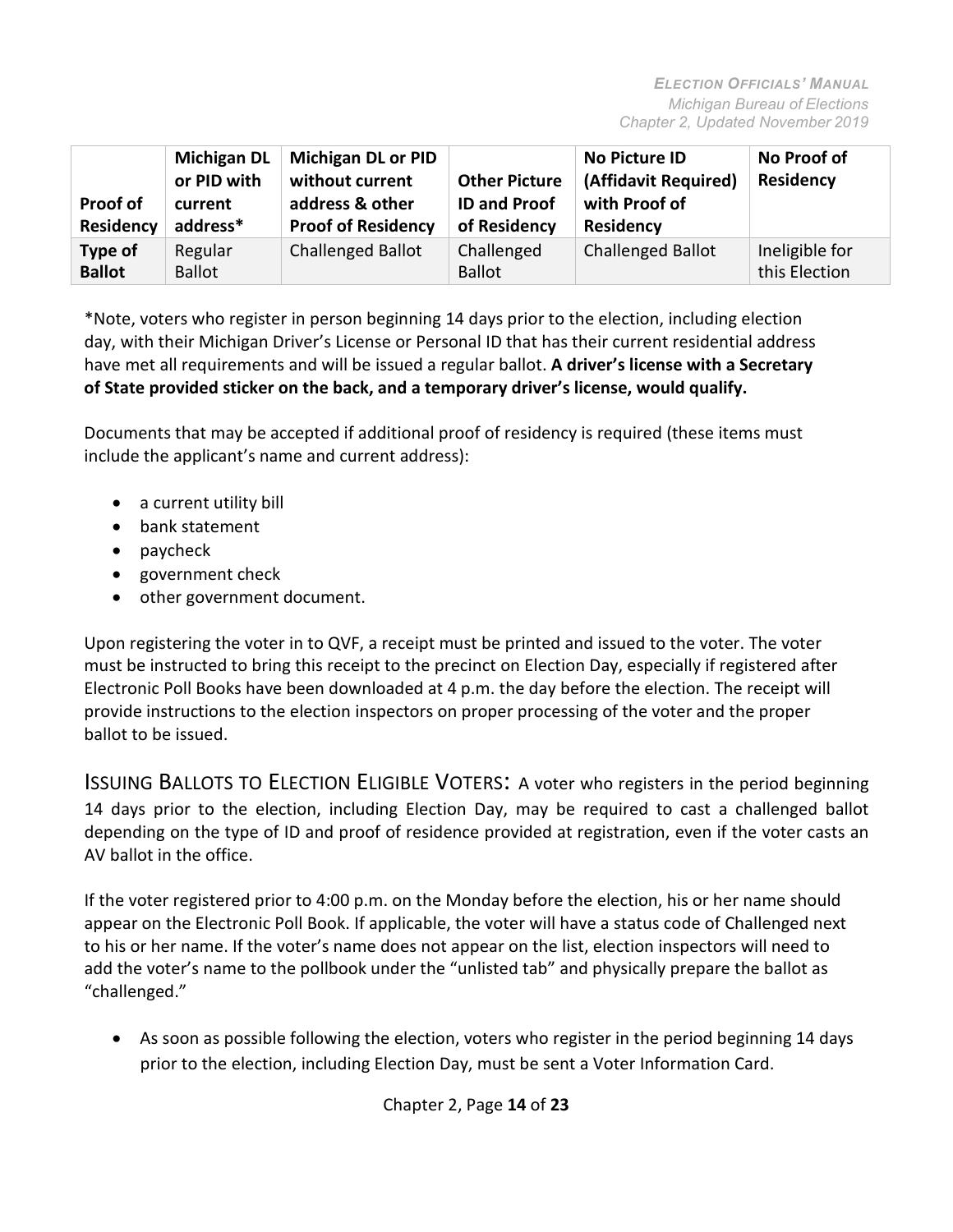- All voter registration forms submitted by applicants who register in the period beginning 14 days prior to the election, including Election Day, that resulted in a challenged ballot being issued **must** be retained for a period of six years.
- Remember, voters also have the option to cast their ballot, whether regular or challenged, as an absentee ballot at the clerk's office after registering on the day of the election.

## <span id="page-14-0"></span>ADDRESS CHANGE WITHIN JURISDICTION:

**Written Notice Provided by Voter**: Upon the receipt of written notice *signed by a voter* that he or she has moved to a different address *within the same jurisdiction*, the clerk updates the voter registration files as appropriate. If the change is made through a Secretary of State branch office such notice will include the receipt of a voter registration application form showing the new address and will be preceded by a QVF "Changed Address To" inbox notification. Such changes may also be made through an Election Day Change of Address/Authorization to Transfer Voter Registration form executed by the voter at the polls; or a corrected voter information card, letter, post card or post office change of address form signed by the voter announcing the address change.

After updating the voter registration files, the clerk prepares an updated voter information card for the voter and mails it to the voter's new address. Here, it is recommended that the updated voter information card be sent by *nonforwardable mail with address correction requested*. If the voter information card should subsequently be returned by the post office as "undeliverable," the address correction can then be used to proceed as appropriate under "Address Change Within Jurisdiction: Written notice not provided by voter" or under "Move to a Different Jurisdiction: Written notice of voter's registration in new jurisdiction of residence not provided."

**Written Notice Not Provided by Voter**: Upon the receipt of "reliable information", (refer to Reliable Information Flowchart, included in Appendix I) obtained through a "third party" source that a voter has moved to a different address *within the same jurisdiction or moved with no address provided,* the clerk must forward a return postage paid confirmation notice to the voter to confirm the move. The notice is mailed by *forwardable mail*.

**"Reliable information"** on such an address change would include a new address provided on returned mail; information supplied through a local utility; or notice provided through any similar source. The new address *may not* be added to the voter's registration records unless and until it is confirmed by the voter in writing or in person at the polls on Election Day. After mailing the confirmation notice, mark the voter's QVF record with a "Verify – Confirm Address – Moved Within" status code.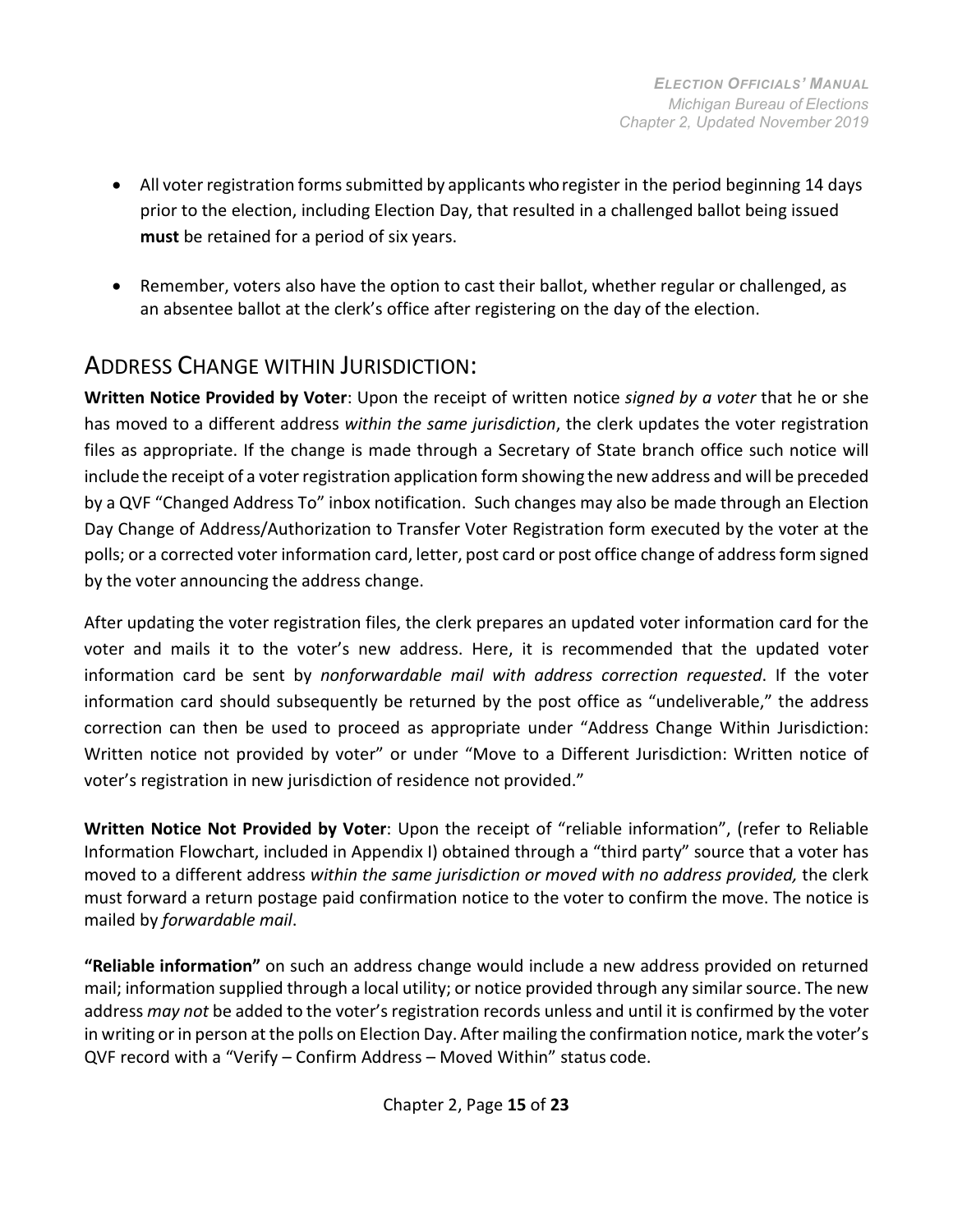If the voter confirms the move by returning the reply card or during questioning at the polls, the clerk updates the voter registration files as appropriate. After updating the voter registration files, the clerk prepares an updated voter information card for the voter which lists the voter's new registration address. The updated voter information card is mailed by *nonforwardable mail.*

If the voter states on the reply card or during questioning at the polls that he or she has *not* moved to a different address, the clerk changes the voter's QVF status back to "Active." If the voter neglects to return the reply card and does not appear to vote, the clerk takes no further action.

If the confirmation notice is returned by the post office as "undeliverable," the voter's status must be changed to "Challenged – Residency." (See: "Returned Confirmation Notices" discussed later in this chapter.)

#### <span id="page-15-0"></span>MOVE TO A DIFFERENT JURISDICTION:

**Written Notice of Voter's Registration in New State of Residence Provided**: Upon the receipt of *written notice* that a voter has *registered to vote in another state*, the clerk cancels the voter's registration.

**Written Notice of Voter's Registration in New Jurisdiction of ResidenceNot Provided**: Upon the receipt of "reliable information" that a voter has moved to another jurisdiction *without any confirmation that the voter has reregistered to vote in his or her new jurisdiction of residence*, the clerk sends the voter a confirmation notice by *forwardable mail,* which contains a postage prepaid and preaddressed reply card. "Reliable information" on such an address change would include a new address in another jurisdiction provided on returned mail, information supplied through a local utility, or notice provided through any similar source including the U.S. Postal Service or its licensees. A possible, but far less common source of such information would be a letter, post card or post office change of address form signed by the voter announcing the address change without any direction given on the desired disposition of his or her voter registration record. In this case, the clerk changes the voter's QVF status to "Verify – Confirm Address – Moved Outside."

The confirmation notice, which in this case is referred to as a "Notice of Cancellation," is used to confirm the voter's address within a different jurisdiction. Additional language printed on the notice advisesthat the voter's registration will be canceled unless the voter participates in an election, replies to a confirmation notice re-affirming residence in the community, or engages in another voting or voter registration transaction by the second November General federal election following the notice. In QVF, the "Cancellation Countdown" feature may be used to track the response timeframe. In this case, if no response is received and the timeframe expires, the voter registration will be canceled in accordance

Chapter 2, Page **16** of **23**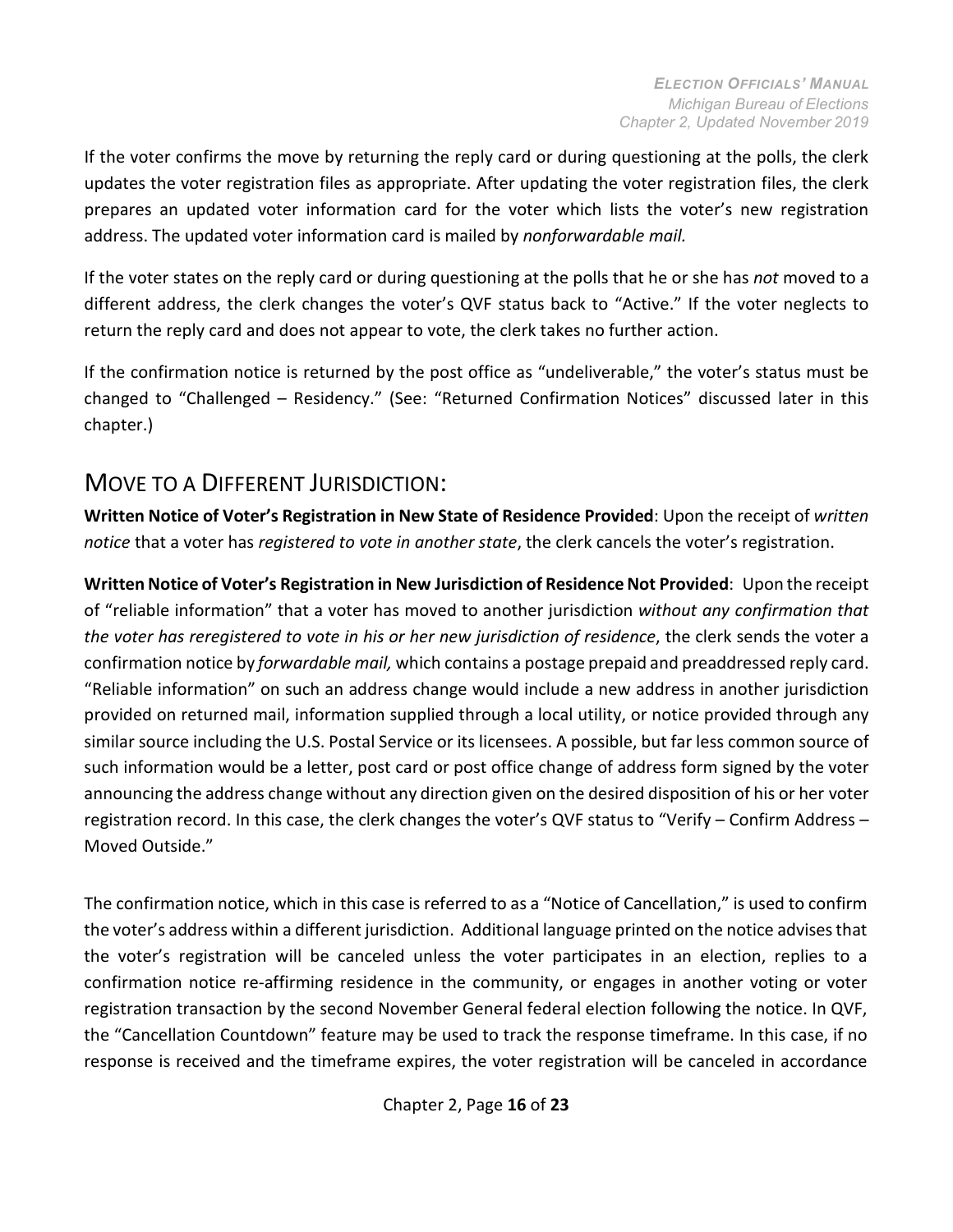with the NVRA.

Once the record is canceled, the date and reason for the cancellation is noted on the voter's Master Card. The master card is then moved to the jurisdiction's cancellation file where it is retained for 5 years beyond the date of cancellation.

- If the notice is *not* returned by the post office as "undeliverable" it is assumed that the notice was delivered.
- If the voter returns the reply card attached to the confirmation notice to verify that he or she has moved to another jurisdiction, the clerk cancels the voter's registration.
- If the notice sent to the voter is returned by the post office as "undeliverable," the voter's status must be changed to "Challenged – Residency." (See: "Returned Confirmation Notices" discussed later in this chapter.)
- If the voter appears to vote *in any election up to and including the second November General federal election following the notice* and *claims that he or she did not move to an address outside* the jurisdiction, the voter is issued a ballot under normal procedure. The "Verify – Confirm Address" status code is automatically removed with the recording of vote history immediately following the election.
- If through the questioning of the voter it is determined that the voter *did move to an address that is outside* of the jurisdiction, the voter may not be entitled to a ballot in that jurisdiction and may need to register with their new clerk. (See: Chapter XI "Voters Who Have Moved" for more information.)
- However, if through the questioning of the voter, it is determined that the voter moved *within the same jurisdiction*, the election inspectors serving in the voter's precinct direct the voter to complete an Election Day Change of Address/Authorization to Transfer Voter Registration form. Once the form is completed and signed by the voter, a ballot is issued under normal procedure.

If no response is received, the voter does not participate in an election, and the voter does not engage in another voting or voter registration transaction by the second November General federal election following the notice, the voter's registration is canceled without further notice. This is handled programmatically through the QVF with a status of "Canceled NVRA."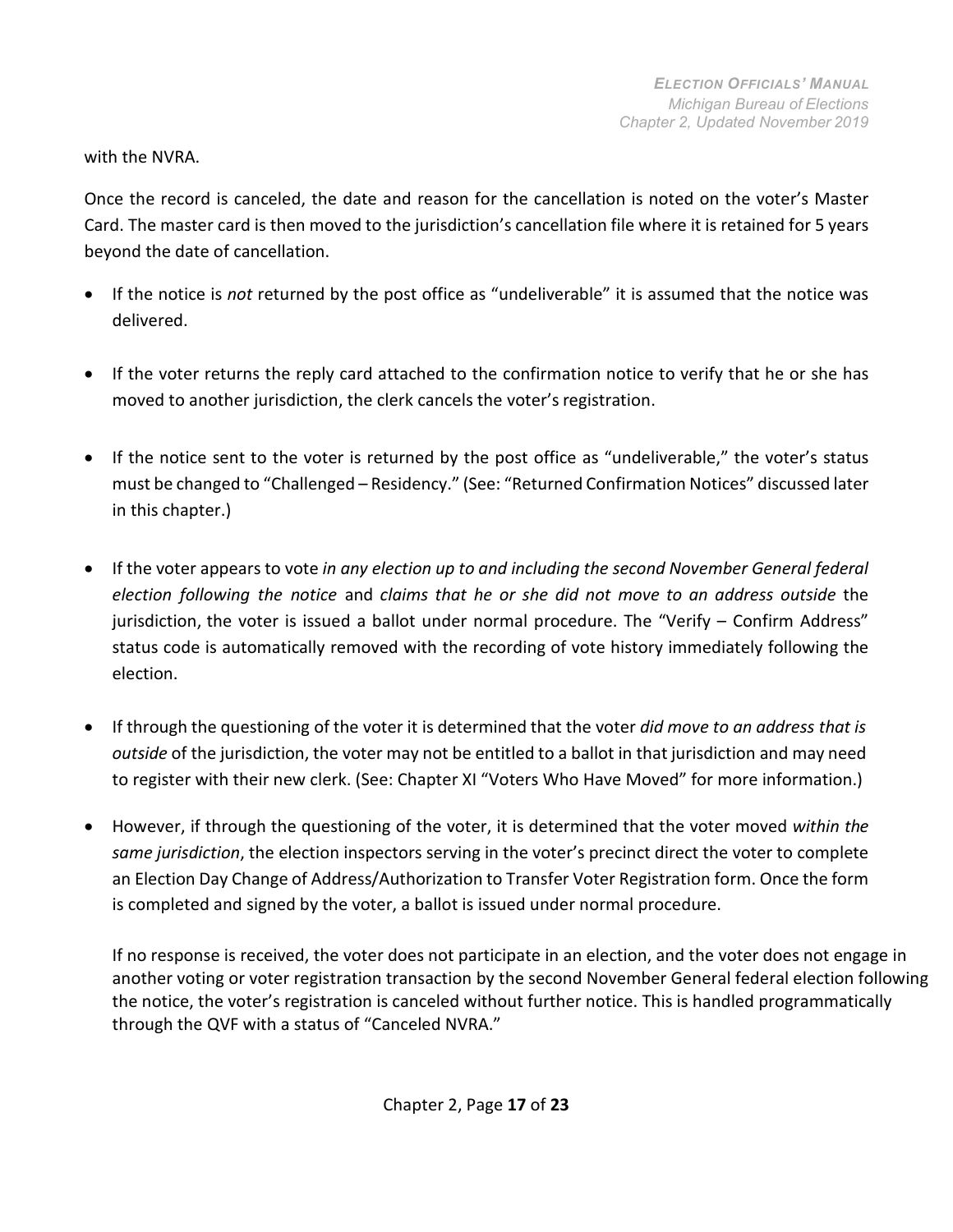<span id="page-17-0"></span>NAME CHANGE: If <sup>a</sup> voter holds <sup>a</sup> Michigan driver'slicense or personal ID card, name changes must be made in person at a Secretary of State Branch office. Upon the receipt of a name change, the clerk updates the voter registration files as appropriate. After updating the registration files, the clerk prepares an updated voter Information card for the voter and mails it to the voter's registration address.

<span id="page-17-1"></span>ADDRESSING CONFIRMATION NOTICES: While the NVRA requires that confirmation mailings be sent to registrants by *forwardable mail*, it does notspecify the address which must be used. In certain cases (such as when a mailing to a registrant has been returned as "undeliverable" with no forwarding address), only one address will be available. In other cases (such as when a second address is supplied by the post office), two addresses will be available.

When faced with a choice of addresses, the advantage in mailing to the old address is that a registrant who has only *temporarily* changed addresses may not receive the mailing at the new address. A disadvantage to using the old address is that a registrant, who has, in fact, moved, may not receive the mailing through postal forwarding as post offices retain change-of-address records for a limited period of time (12 to 18 months). There are similar advantages and disadvantages in mailing to the new address: if the registrant has, in fact, moved, the notice will be received. If, on the other hand, the new address is in error, the registrant would never receive the mailing.

Given the above, it is recommended that in those instances where a local election official has both an "old address" and a "new address" for a registrant who must be sent a confirmation notice, that the mailing be sent to both addresses. The confirmation notice should contain a postage prepaid and preaddressed reply card.

<span id="page-17-2"></span>RETURNED CONFIRMATION NOTICES: If a confirmation notice sent to a voter who has moved within his or her jurisdiction or to a voter who has moved to a different jurisdiction is returned by the post office as "undeliverable," the following actions are taken:

- The clerk marks the voter's QVF registration record as "Challenged Residency."
- Each election official must then instruct the election inspectors appointed to serve in the voter's precinct on Election Day to question the voter on his or her residency status if the voter appears to vote. The voter *is not* required to provide documentation or proof ofresidence.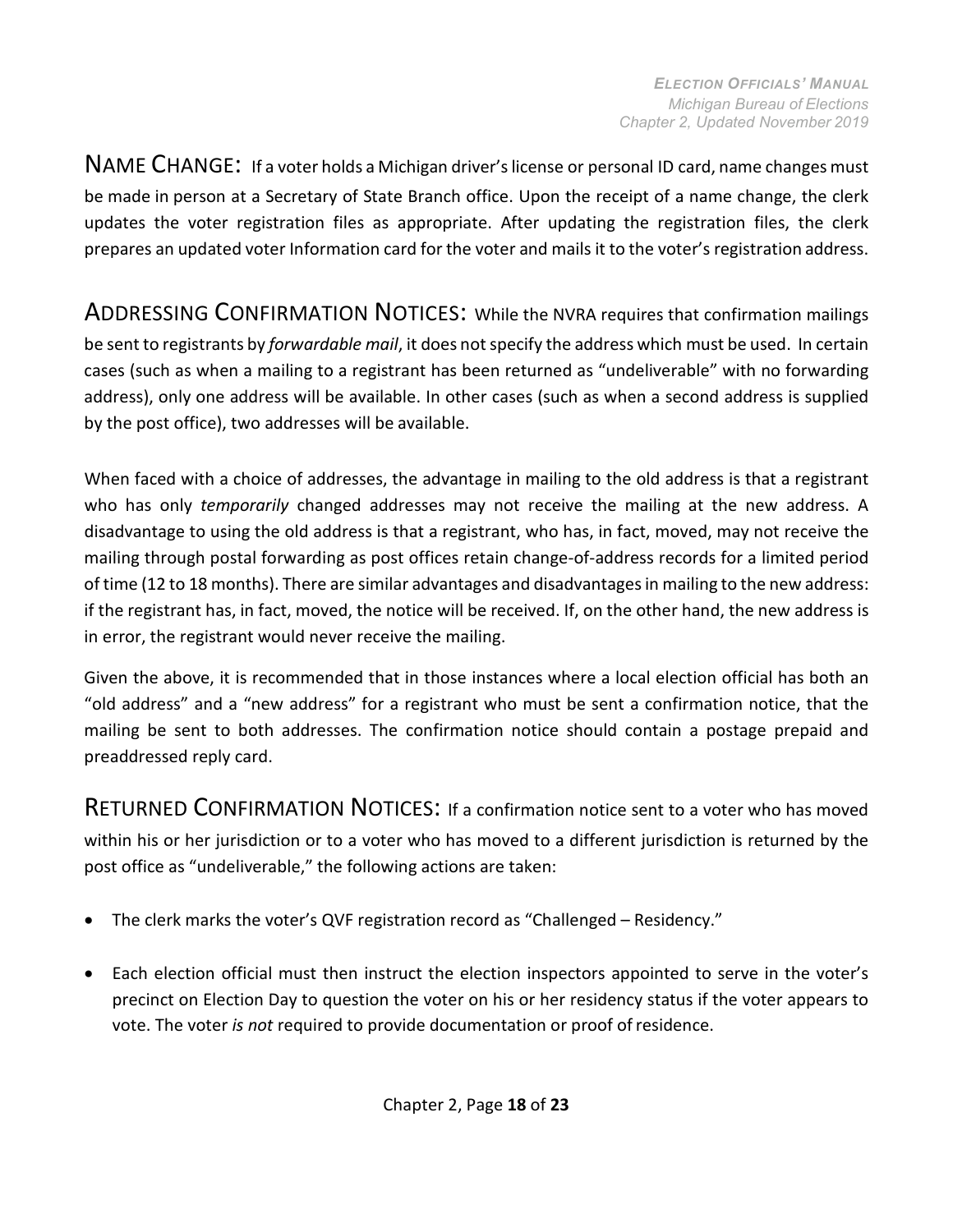- If the elector appears to vote and affirms that he or she resides at the new address within the jurisdiction or advises that he or she has moved to *a different address within the jurisdiction*, the election inspectors issue a regular ballot to the elector. In this case, the election inspectors further direct the voter to complete an Election Day Change of Address Notice/Authorization to Transfer Voter Registration form. The completed notice is returned to the local clerk in the local clerk envelope following the close of the polls. The new addressisthen entered into the QVF following the election and an updated voter information card is forwarded to the voter that reflects the new information.
- If the elector appears to vote and it is revealed under questioning at the polls that the elector is not qualified to vote in the jurisdiction, the election inspectors do *not* issue a ballot to the elector and the voter's registration may be canceled. In this case the election inspector should place a note to this effect in the envelope addressed to the local clerk and direct the voter to go to their new clerk to register to vote.
- Ifthe elector does not participate in an election, reply to a confirmation notice re-affirming residence in the community, or engage in another voting or voter registration transaction by the second November General federal election following the notice, the clerk cancels the voter's registration. As noted above, if the jurisdiction uses QVF to issue notices, the Cancellation Countdown feature will be turned on and used to track the response timeframe. If no response is received and the timeframe expires, the voter registration is automatically canceled. If the jurisdiction *does not have direct access to QVF*, it is recommended that a "tickler" file be established to track the voter registration records that are subject to cancellation. In this case, the clerk makes arrangementsto change the voter's QVF status to "Cancel – Residence."

<span id="page-18-0"></span>Once the record is canceled, the date and reason for the cancellation is noted on the voter's master card. The master card is then filed into the jurisdiction's cancellation file where it is retained for 5 years beyond the date of cancellation.

SURRENDERED LICENSE: The "Verify Surrendered License" QVF inbox notification/status code is used by the Department of State to flag the voter registration record of a voter who has surrendered his or her Michigan driver license when applying for a new driver's license in anotherstate**.**

The fact that the voter has applied for a driver license in another state must be used as "reliable information" that the voter may no longer be a resident of the Michigan city or township in which he or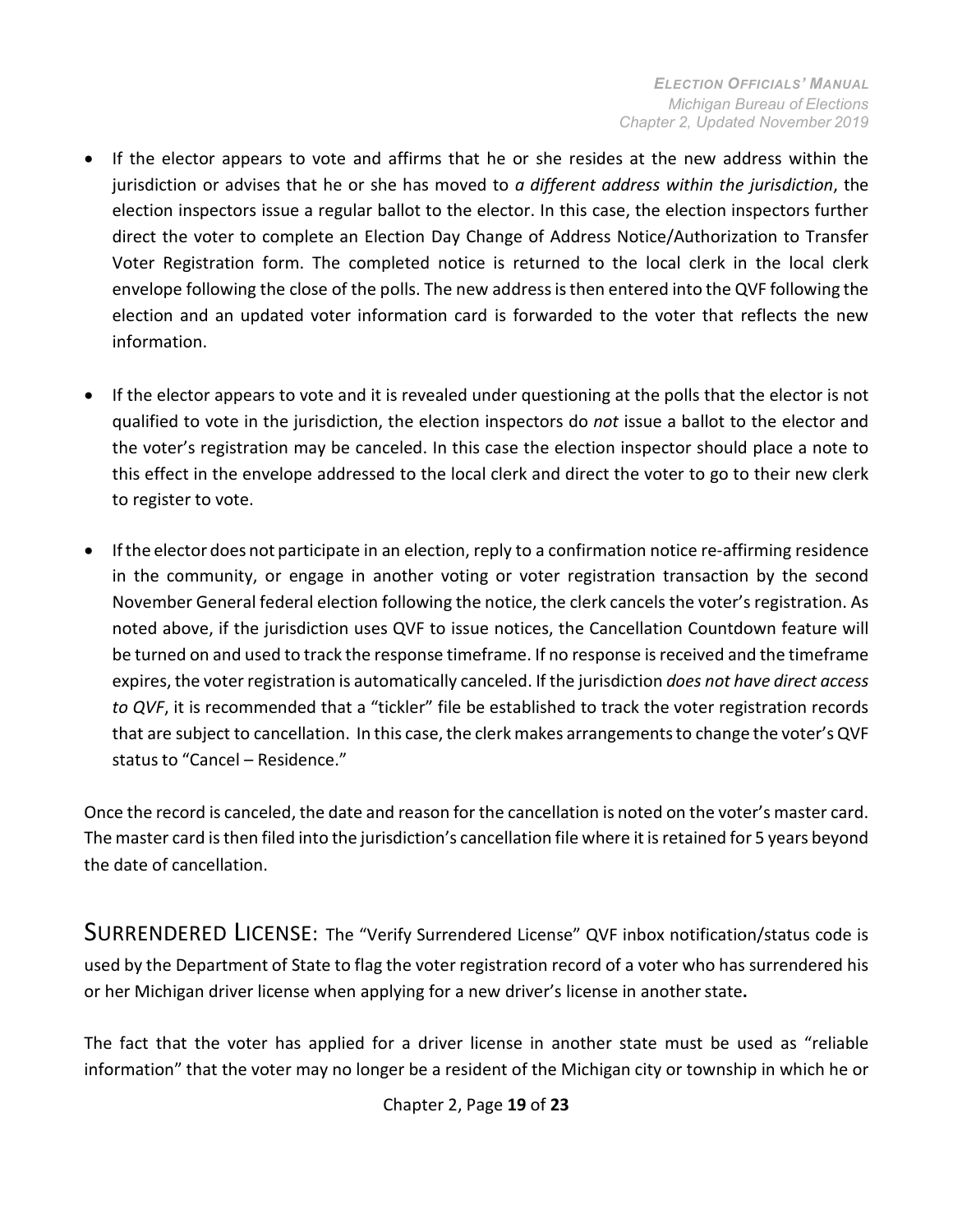she is registered to vote. Under this scenario, an attempt must be made to confirm the voter's intent to 1) remain a resident of the jurisdiction (in this situation, the voter's status code is changed to "Active") or 2) discontinue residence within the jurisdiction (in this situation, the voter's status code is changed to "Cancel").

The State has instituted an automated process for generating these notices, and **local jurisdictions are not responsible for sending confirmation notices in these instances.** The State also handles all followup changes in QVF related to changing status and setting the cancellation countdown for these voters that have moved out of state.

The QVF Cancellation Countdown is used to track the response timeframe. If the voter does not participate in an election, reply to a confirmation notice re-affirming residence in the community, or engage in another voting or voter registration transaction by the second November General federal election following the notice, the voter's registration is canceled in QVF. This is handled programmatically and will appear in the inbox and the voter's records as 'Cancel—NVRA'.

<span id="page-19-0"></span>INACTIVE VOTER FILES: The voter registration database in the Qualified Voter File is broken down into two components; "Active" registered voters and "Inactive" registered voters. Upon registration the voter's record goes into the active file and remains there as long as the voter participates regularly in elections. A voter record is placed in the inactive file when the person goessix consecutive years without voting, or when a confirmation notice is sent to a voter after the clerk receives reliable information that the voter has moved. (MCL168.509r) This inactive file is administered in the QVF programmatically and is simply a designation in the database. Master cards do not need to be segregated in a separate file There are two practical effects of the inactive file. Voters in the inactive file can be subtracted from the total voter registration database for purposes of determining precinct size. The size limit of a precinct, 2,999 voters, can be determined either by use of the total number of registered voters in a precinct or by the number of registered "active" voters in a precinct. This choice also applies to the total of no more than 5,000 voters in a combined precinct.

The second effect concerns votersin the inactive file who have been placed there because a confirmation notice was sent to them. In these cases, if a voter in the inactive file applies to vote by absentee ballot, their ballot must be processed as a challenged ballot.

<span id="page-19-1"></span>A voter will remain in the inactive file until they participate in an election, reply to a confirmation notice re-affirming their residence in the community or another voter registration transaction involving that voter occurs (including a change of address).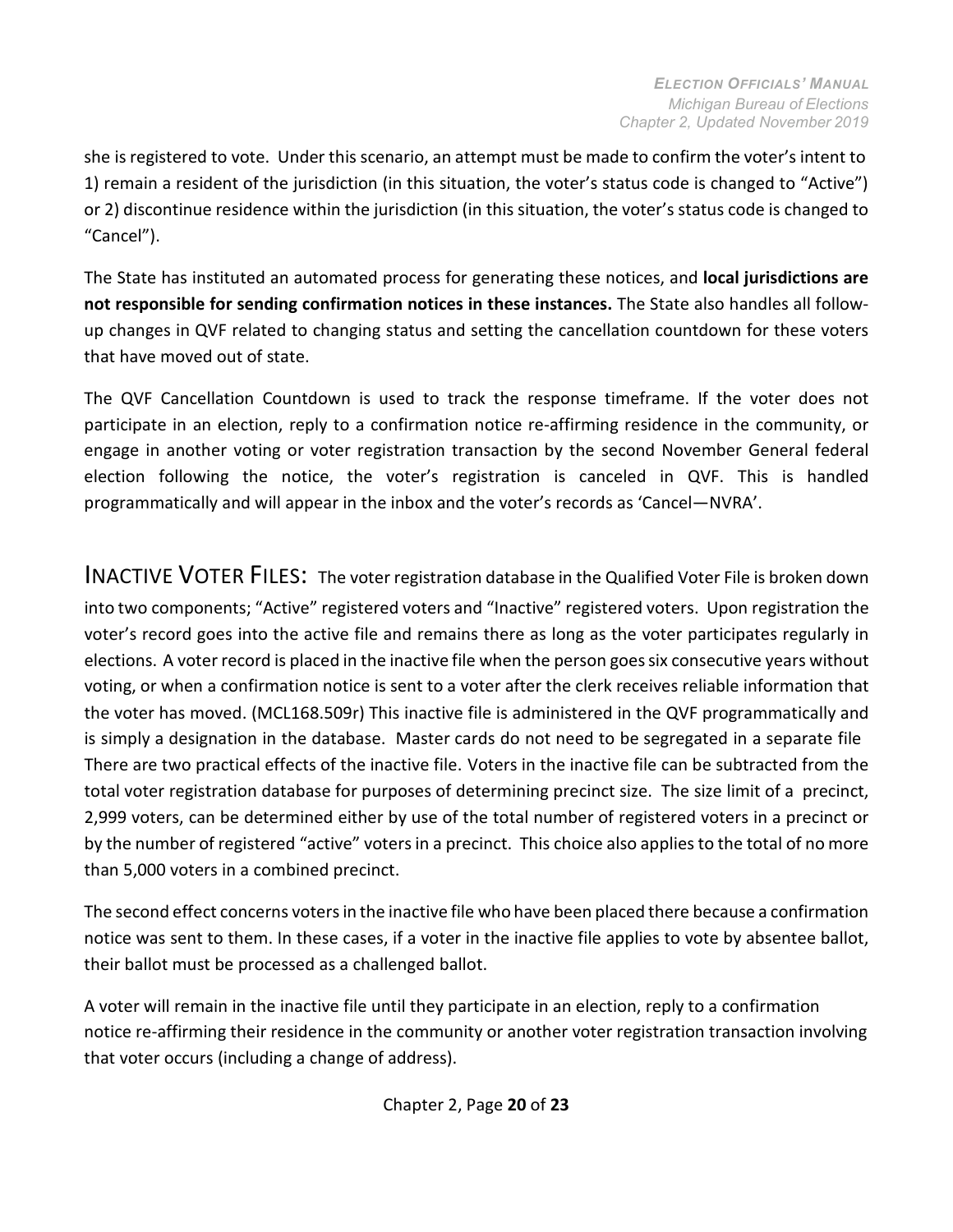VOTER REGISTRATION CANCELLATIONS: A clerk is only authorized to cancel a voter's registration record under the following circumstances. A notice of the cancellation is not required, except where specifically noted.

Requires Update of Voter Record in QVF and Adjustment of Master Card:

- The voter directs the cancellation of his or her registration record in a written, signed communication.
- The clerk receives or obtains information that the voter has died. Sources: QVF inbox notification; county clerk; death notices published in newspaper; personal firsthand knowledge.
- The clerk receives notice that the voter has registered to vote in another jurisdiction through another election official or through a QVF inbox notification.
- The voter verifies his or her residency in a different jurisdiction for voting purposes on a confirmation notice sent to the voter on "reliable information" that the voter has moved to a different jurisdiction.
- The voter's registration is challenged and it is revealed through questions directed to the voter in the polls on Election Day that he or she is *not* qualified to vote in the jurisdiction.

Requires update of Master Card only:

- The clerk determines that the voter has registered to vote in another jurisdiction through the QVF.
- No response is received from the voter *over the course of two, successive statewide November general elections* to a confirmation notice sent to the voter on "reliable information" that the voter has moved to a different jurisdiction. If the Cancellation Countdown was set in the QVF when the notice was sent, then the voter's QVF record will be updated automatically and only adjustment of the Master Card is needed.
- <span id="page-20-0"></span>• The voter fails to reply to a confirmation notice re-affirming residence in the community, or engage in another voting or voter registration transaction by the second November General federal election after a confirmation sent to the voter on "reliable information" that the voter has moved within the jurisdiction or to a different jurisdiction is returned by the post office as"undeliverable.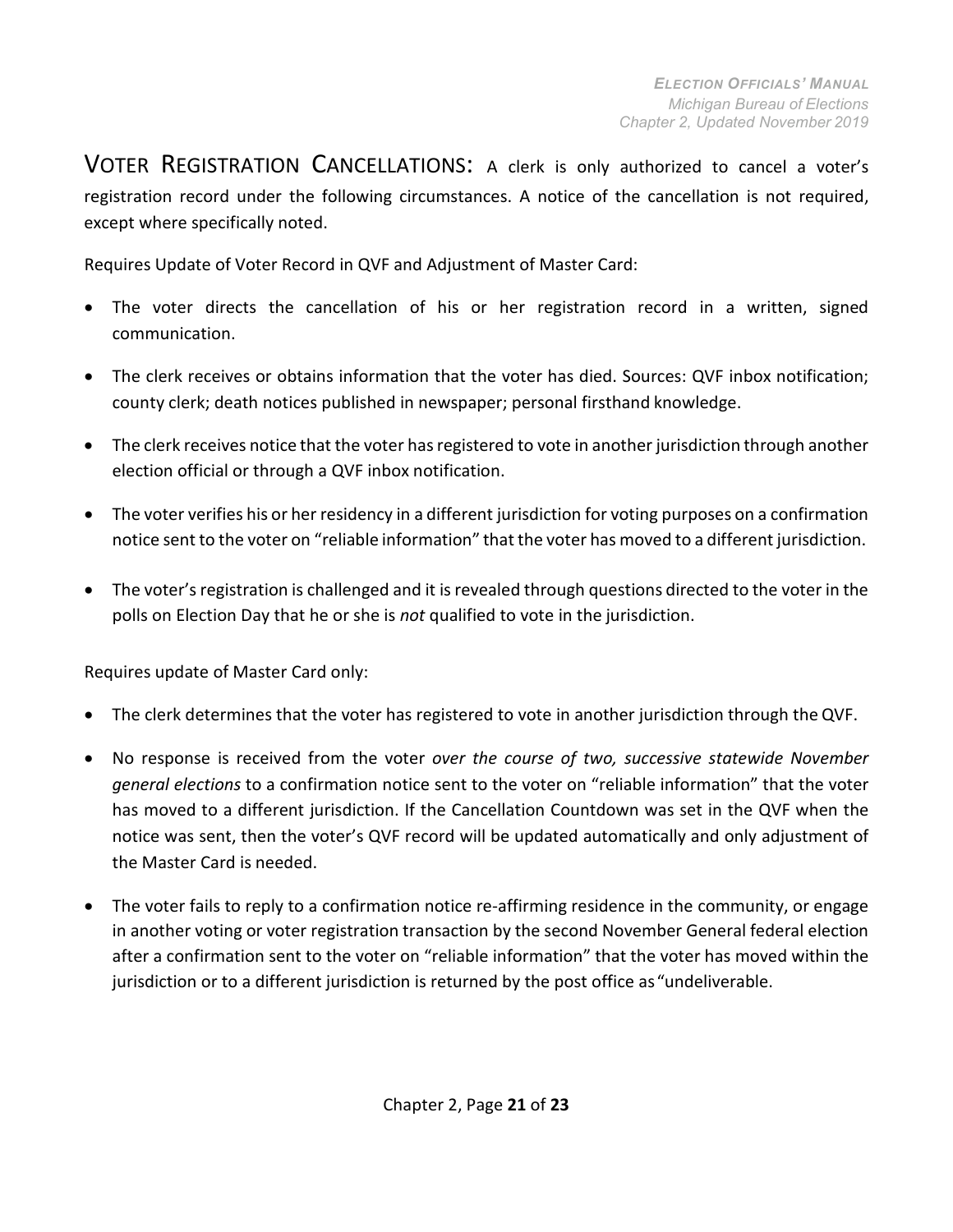RETENTION OF CANCELED VOTER REGISTRATION RECORDS: City and township clerks are required to maintain the original copy of a canceled voter registration record (Master Card) for at least *five years*. Such records must be available for public inspection upon request. Duplicate copies of canceled voter registration records may be destroyed *two years* after the date of cancellation. As an exception, an original copy of a canceled voter registration record may be destroyed after two years if the record is reproduced pursuant to the Records Media Act (MCL 24.401 - 403). A canceled voter registration record reproduced under the Records Media Act may be destroyed five years after the date of cancellation.

<span id="page-21-0"></span>PUBLIC AVAILABILITY OF VOTER REGISTRATION DATA: All voter registration records are public documents and as such, must be available for public inspection during normal business hours. It is emphasized that the public availability of the records is *required by law*. Despite the public availability of voter registration information, Michigan election law restricts county, city and township clerks from producing lists or releasing copies of voter registration records which show any of the following information assuch information is **exempt**from the provisions ofthe Freedom of Information Act (FOIA).

- Driver license or state personal identification card numbers.
- Month and day of the voters' birth. (Year of birth is not exempt and must be provided if requested.)
- Voter phone numbers.
- The identity or type of office that initially received the voters' registration applications.
- Any information regarding an individual's refusal to register to vote.
- Email addresses provided by absent uniformed services voters or overseas voters for transmitting registration applications or absent voter ballots.

The above disclosure restrictions apply to voter registration lists produced on paper and electronically. A county, city or township clerk supplying an interested person with a copy of a voter registration record must block out the restricted information.

It bears note that the above prohibitions do *not* limit a person's right to personally inspect a city or township clerk's registration files. In this case, a written request is not required.